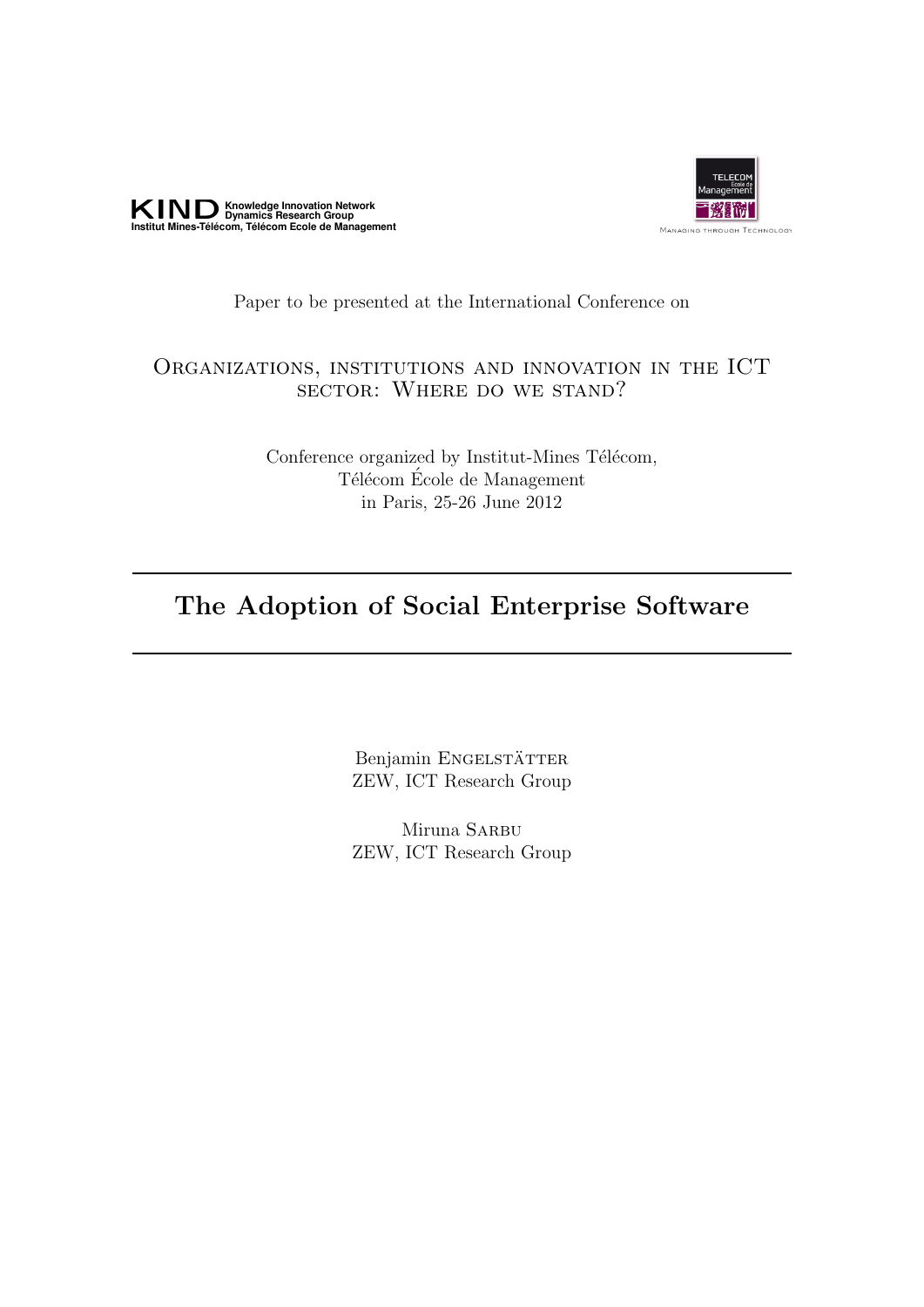# **The Adoption of Social Enterprise Software§**

Benjamin Engelstätter<sup>a</sup> (ZEW, ICT Research Group) Miruna Sarbu<sup>b</sup> (ZEW, ICT Research Group)

#### **Abstract**

Though it is still in an infancy state social enterprise software is a highly promising software application for firms. It offers rapid real-time information transfer based on business collaboration tools or instant messaging. The software collects and processes customer data from surveys, consumer feedback, reviews, blogs or social networks. This enables firms to build up detailed customer profiles potentially anticipating upcoming trends. We analyze firm characteristic determinants of social enterprise software adoption. In our analysis, we control for factors like firm size, intensity of information and communication technology, human capital or competitive situation. Exploiting recent granular German firm-level data based on a two step model controlling for sample selection, the results reveal that firms with highly qualified workers, a large share of young employees and international business activity are more likely to adopt social enterprise software. Firms which realized process innovations in the past also have a higher propensity to rely on social enterprise software. In addition, firms belonging to the service sector are more eager to implement social enterprise software applications than manufacturing firms.

**Keywords:** enterprise software, social software, social enterprise software, technology adoption

**JEL Classification:** L10, M20, O31

-

<sup>§</sup> I would like to thank Irene Bertschek, Daniel Cerquera, Francois Laisney, Pierre A. Mohnen and Michael R. Ward for helpful comments and suggestions. All errors are my own

Benjamin Engelstätter, Centre for European Economic Research (ZEW Mannheim), e-mail: engelstaetter@zew.de,

phone: +49 (0) 621-1235-134, fax: +49 (0) 621-1235-333. P.O. Box 103443, 68034 Mannheim, Germany.<br><sup>b</sup> Miruna Sarbu, Centre for European Economic Research (ZEW Mannheim), e-mail: sarbu@zew.de, phone: +49 (0) 621-1235-334, fax: +49 (0) 621-1235-333. P.O. Box 103443, 68034 Mannheim, Germany.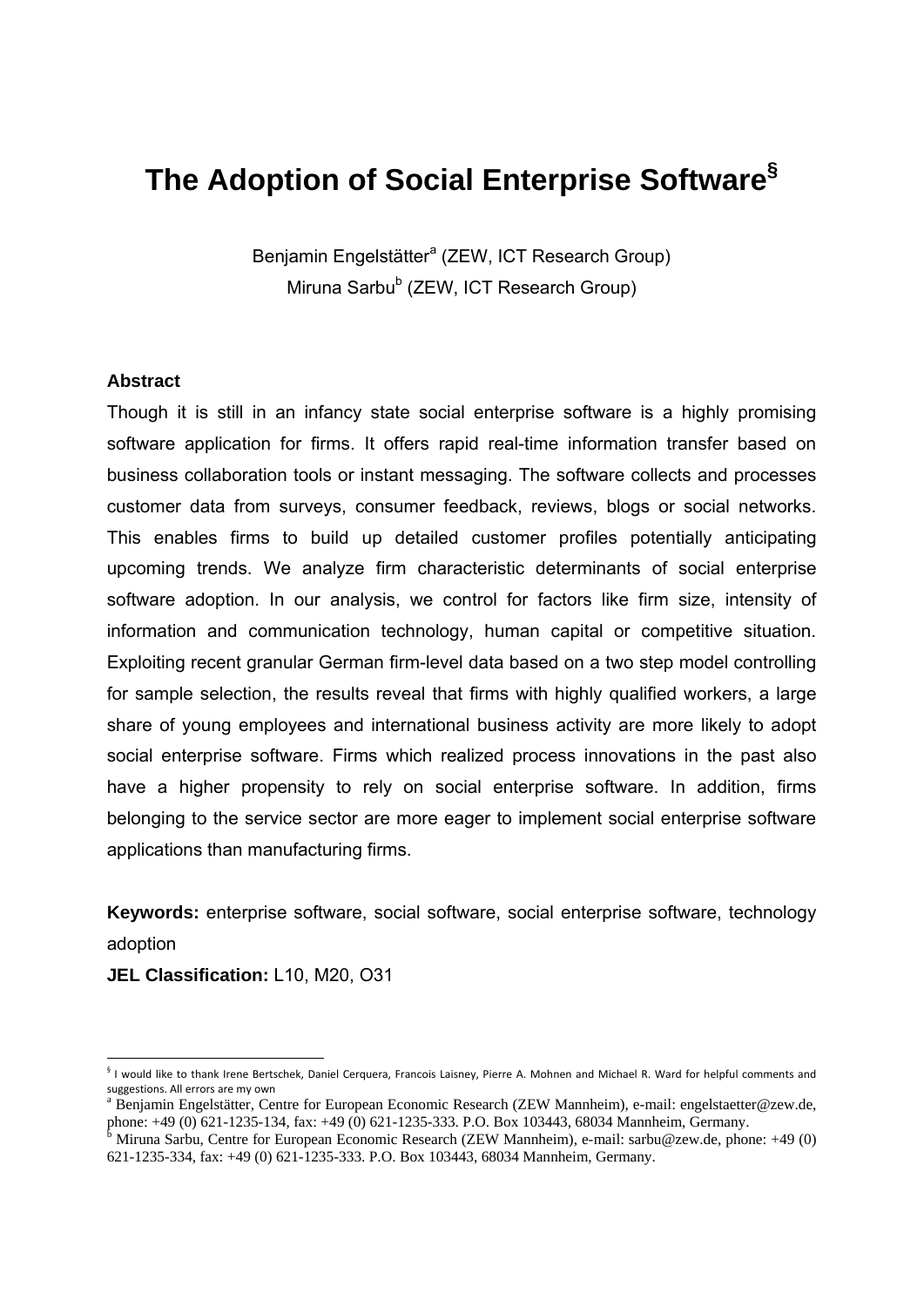#### **1 Introduction**

In recent years, social software<sup>1</sup> has increasingly appeared in both public conversations and press releases. Moreover, social software is already extensively used in private households and is increasingly adopted by firms. As for firms, more than 80 percent of the top 100 companies in the Fortune 500 maintain a presence on a social network sites (Gartner 2012). Besides social software, a new type of software emerges interrelating recent social software applications and firms' established enterprise systems<sup>2</sup>. These so called social enterprise software links firms' enterprise software systems and social software applications as in social customer relationship management (CRM) solutions<sup>3</sup>. Thereby, it offers a novel and remarkably rapid real-time information transfer, e. g. by combining business collaboration, content sharing and instant messaging into a single, easy-to-use interface<sup>4</sup>. Today, 15 percent of companies engaged in business to business e-commerce already implemented social enterprise software. By 2014, this number is expected to grow up to 70 percent (Gartner 2012).

In a nutshell, social enterprise software supports tracking data from customer surveys, customer feedback, reviews or user profiles on social networks or blogs thereby enabling firms to identify new customers, new market segments and observe recent trends. Besides data tracking and processing social enterprise software packages feature various communication channels allowing for a two-way interaction between the companies and their customers offering the customers a direct channel to provide their feedback. With specific customer data collected and direct customer interaction, social enterprise software might facilitate the development of new products as it allows firms to observe customer tastes and build up meaningful customer profiles. At the moment, social enterprise software is commonly sold by several software vendors. Hence, it is heavily discussed and advertised on internet-video platforms like, e. g., youtube in form of explanatory tutorials<sup>5</sup> or marketing videos<sup>6</sup>.

<sup>-</sup> $1$  E. g. wikis, blogs, microblogs or social networks.

 $2$  E. g. Enterprise Resource Planning (ERP), Supply Chain Management (SCM), Customer Relationship

Management (CRM).<br><sup>3</sup> Example for such a solution: Oracle Social CRM:

http://www.ababj.com/crm/oracle‐crm‐release‐supportsmobile‐social‐networking.html

<sup>&</sup>lt;sup>4</sup> Example: Novell Vibe Cloud:<br>http://www.novell.com/products/vibecloud/features/enterprise-social-software.html

http://www.novellen.com/products/vibecloud/software and social enterprise software executed at Stanford University see http://www.youtube.com/watch?v=9fiEws22b3M.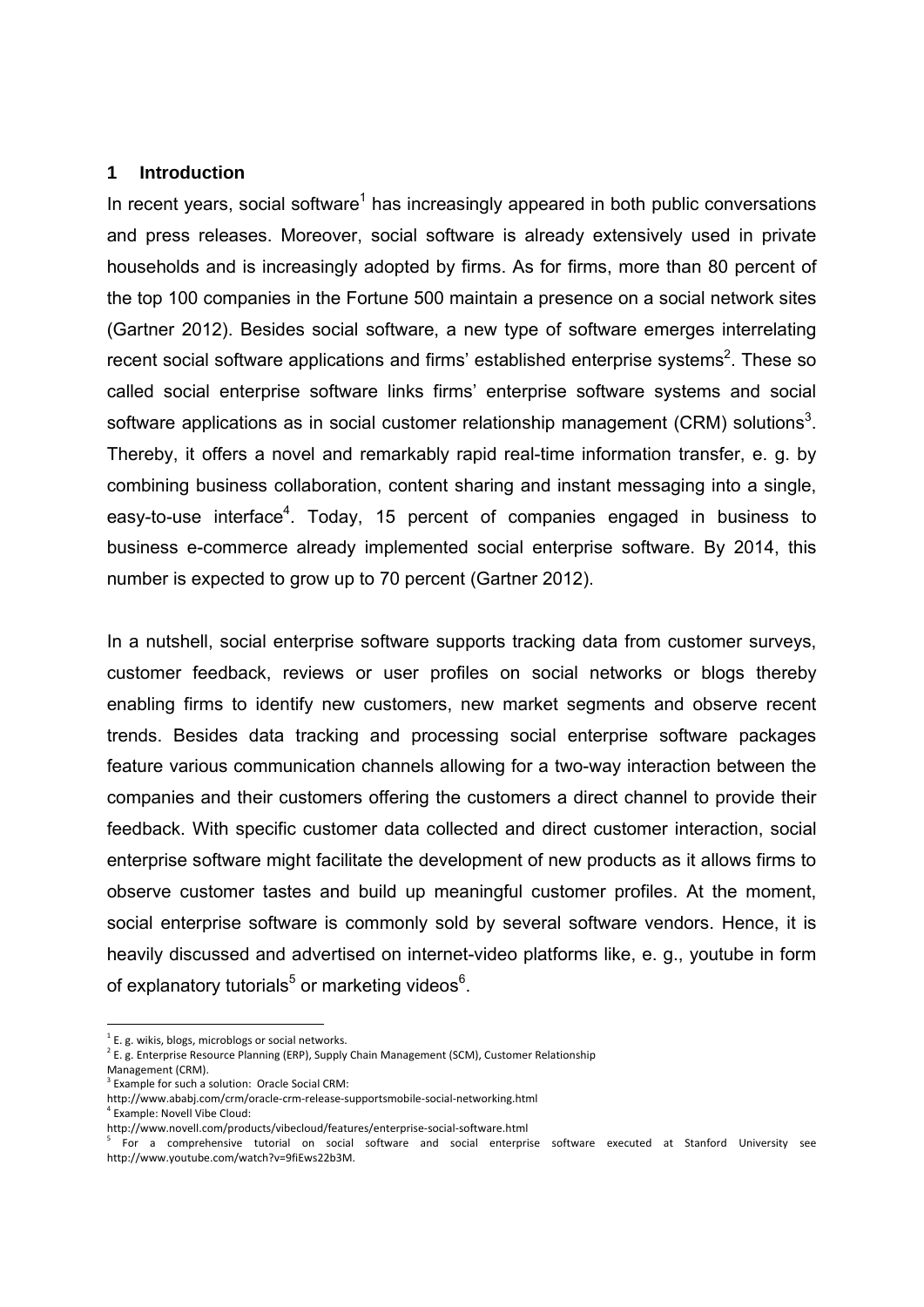Up to now there are no empirical studies on this emerging phenomenon although these software packages began to come up in 2008 (Chess Media Group 2010) with Social Customer Relationship Management being the first application followed by first announcements of Social Enterprise Resource Planning at the end of 2008 (Williams 2009). Consequently, as social enterprise software is still an uncertain new technology in its infancy state empirical evidence about determinants and characteristics of the firms which decide to adopt these most recent software applications is still lacking.

We aim at filling this gap by empirically evaluating appropriate determinants and firm characteristics expected to impact the adoption decision. As social enterprise software can be regarded as a new technology or a recent process innovation there are several characteristics expected to influence the implementation decision like the availability of qualified personnel (Wozniak 1987; Lo and Sutthiphisal 2010), size of the firm (Davies 1979; Frambach and Schillewaert 2002), former innovation experience (Flaig and Stadler 1994) or the competitive environment a firm is facing (Bertschek 1995, Aghion et al. 2009). Our analysis is based on a unique database consisting of German manufacturing and service firms. For inference, we rely on a two step estimation approach controlling for sample selection.

In brief, the results reveal that firms with a highly qualified workforce and a large share of young employees are more likely to adopt social enterprise software. Confirming Gartner's (2012) descriptive evidence, firms active in e-commerce are also more likely to employ recent social enterprise software applications. If a firm is active in international business activities like importing it relies more frequently on sophisticated social enterprise systems compared to firms that do not engage in international commerce. Furthermore, if a firm was already successful in the past in terms of innovation activity by realizing process innovations it faces a higher probability of linking enterprise systems and social software. Finally, service firms are more eager to adopt social enterprise software than manufacturing firms. Although hardly surprising in general, our

<sup>6</sup> For a typical generic advertisement of social enterprise software see, e. g., http://www.youtube.com/watch?v=qzNVlODUChg.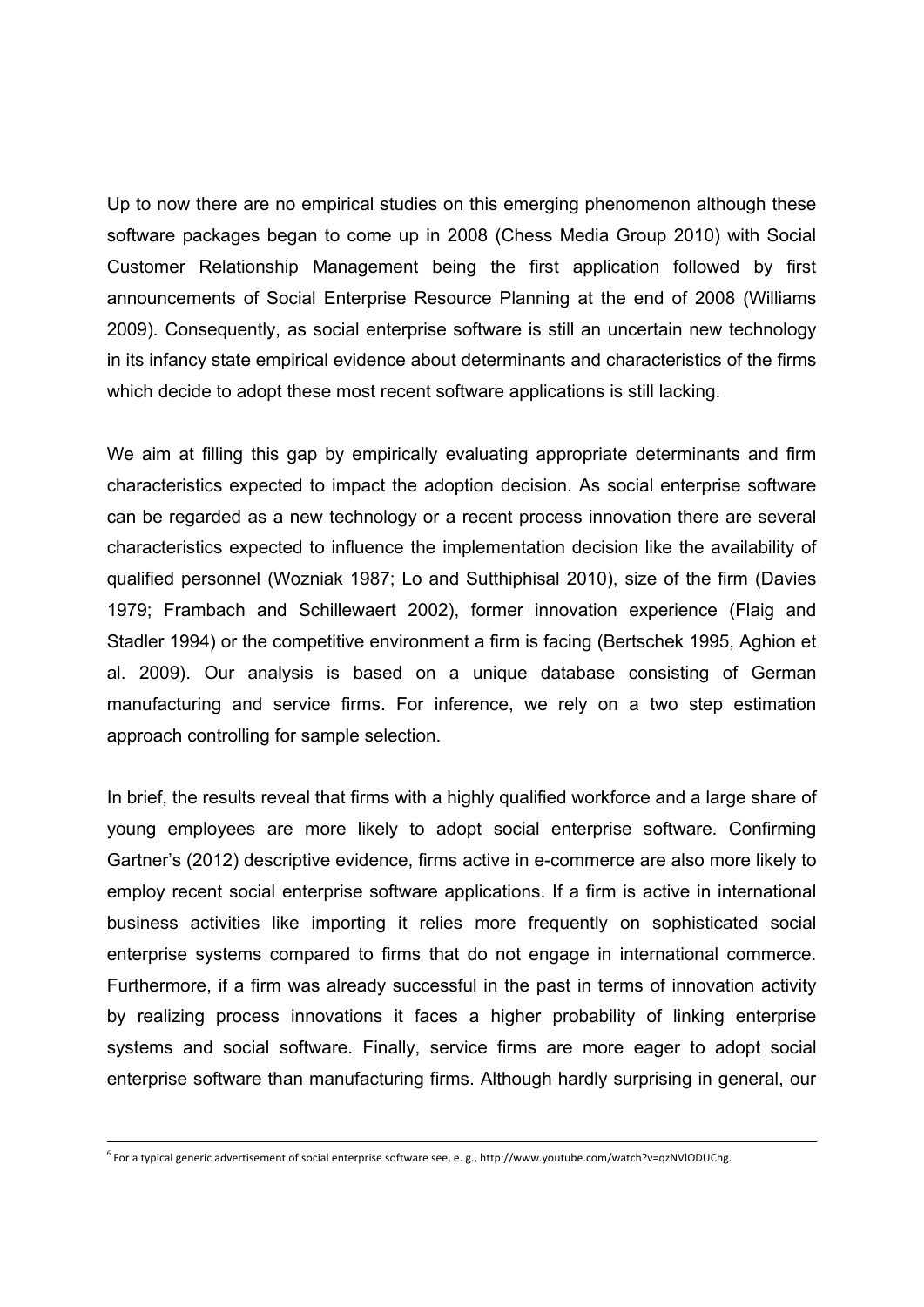results form a solid baseline in explaining social enterprise software adoption which future studies in this field can build on.

The paper proceeds as follows: Section 2 clarifies and disentangles the terms and benefits of enterprise software, social software and social enterprise software. Additionally, section 2 provides a brief overview of the literature focusing on the adoption of new information and communication (ICT) technologies and derives the main hypotheses for the factors we expect to influence the adoption decision. Section 3 presents the dataset whereas section 4 highlights the empirical model and establishes the estimation approach. The estimation results and additional robustness checks to clarify the validity of the results are presented in section 5. Finally, section 6 concludes.

#### **2 Background Discussion**

In general, the lines between enterprise and social software and the combination of both software systems are blurry. Hence, we start out this section with an overview of each of the three software applications in detail. Within the overview we shortly highlight the benefits of each software for firms using it.

#### **2.1 Enterprise Software Systems**

Enterprise systems are company-wide suites of business software devoted to particular process integration across the value chain. They encompass a wide range of software products supporting day-to-day business operations and decision-making. Widely diffused enterprise systems like Enterprise Resource Planning (ERP) and Customer Relationship Management (CRM) serve many industries in numerous areas. To be more precise, ERP systems use a source of data that integrates enterprise functions such as sales and distribution, materials management, production planning, financial accounting, cost control and human resource management. They replace complex interfaces between different systems with standardized cross-functional transaction automation (Aral et al. 2006). An ERP system is expected to reduce order cycle times, which in turn may lead to improved throughput, customer response times and delivery speeds (Cotteleer 2002; McAfee 2002). In contrast, by covering the front office of the firm CRM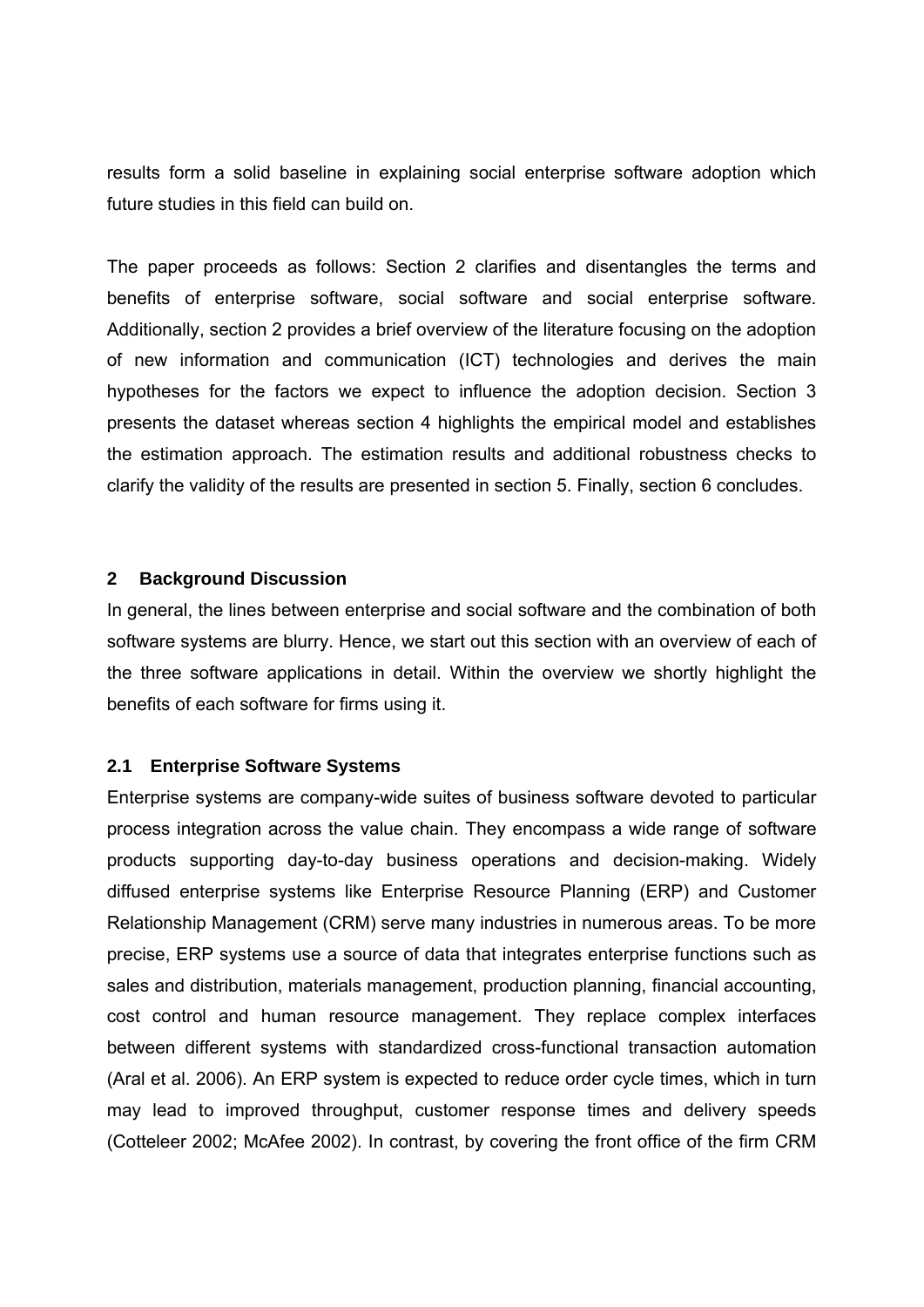systems facilitate the development of medium-term relationships with customers and reduce duplications in data entries due to several unlinked sources by providing the appropriate infrastructure, e. g. enabling effective sales force automation, centralized customer data warehousing and data mining paired with decision support and reporting tools (Katz 2002; Suresh 2004). A CRM system is, moreover, expected to lead to superior customer loyalty, reduced cost of sales and services or improved bottom-line profits (Chen 2001). Empirical evidence confirming positive impacts of enterprise software on several different measures of firm performance is given for example by Aral et al. (2006), Hitt et al. (2002) and Engelstätter (2012).

#### **2.2 Social Software**

Social software, on the other hand, encompasses web-based applications which connect people and support communication, interaction and cooperation (e.g. Raabe 2007, Back and Heidecke 2008). In general, such social software applications are wikis, blogs, web forums (discussion forum, internet forum), instant messaging services, social bookmarking, podcasts and social networks sites like e. g. facebook. Within a firm, social software can be applied for different purposes. On the one hand, it can be used to strengthen external communication with other firms and partners or enhance customer relationship management, marketing and market research (Döbler 2007, Raabe 2007). On the other hand, it can be utilized as a knowledge management tool to facilitate internal communication, including for example knowledge and project management or product development. Concerning empirical evidence for the impacts of social software Meyer (2010) shows that service firms experience higher innovation activity if they rely on social software applications.

#### **2.3 Social Enterprise Software**

Social enterprise software such as social CRM or social ERP, which links social software applications and firms' enterprise systems is a rather young technology, only a handful of solutions are made available by vendors at the moment. However, the potential impacts of this technology on performance, process or knowledge management seem quite obvious. Once both types of software systems are connected and can share data in realtime, employees participate in a very fast information transfer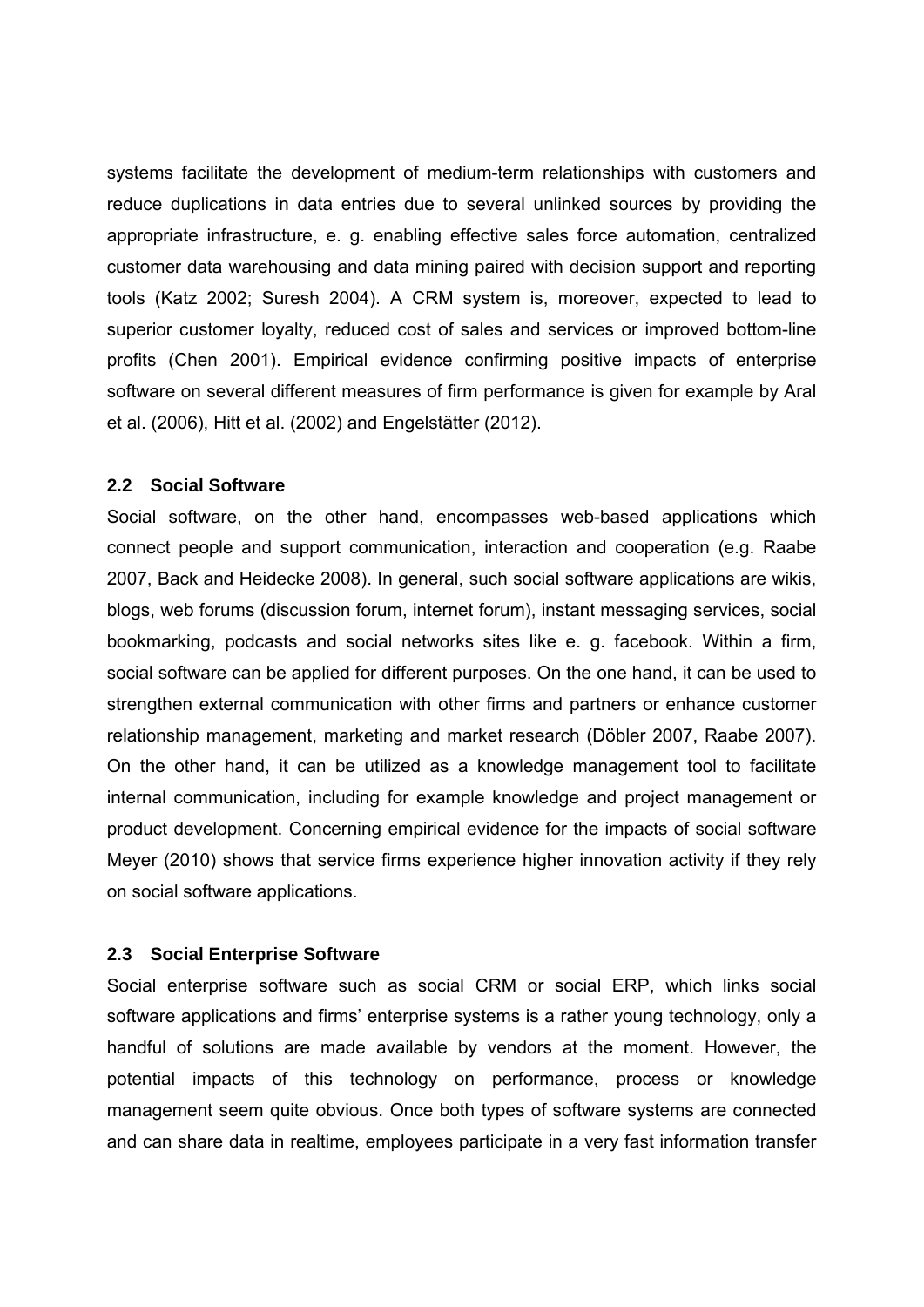as they utilize social software applications like instant messaging which enables them to source all available data as needed directly from the enterprise systems. As connected enterprise systems link business units, connected social and enterprise software can extend communication even more by connecting every employee and providing all data he may require, e. g., customer or sales information. This offers a more central network position to the employees, possibly fostering their innovative activity (Tsai 2001) as they access new knowledge in a faster and better organized fashion. Some software solutions even feature customizable employee profile pages like social online networks which additional help the employees to link themselves and communicate among each other.

Establishing a connection between social and enterprise software seems particularly useful for managing customer relations as a social CRM can directly implement and exploit data and information from customer surveys, commentaries, reviews or user profiles on social networks or blogs. If this data is processed and prepared via social CRM it enables the utilizing firm to monitor recent trends and customer demands ahead of time, helping with the elaboration of sales forecasts and market development expectations. In addition, utilizing this data might also result in new product developments or open up new market segments. Based on the collected data a social CRM system may identify concrete customers for products and services based on the information these potential customers provide on their profiles in social networks. In line with that, a social CRM may also track changes in the profiles thereby easily identifying new possible customers. However, social CRM systems also add value back to the customer as they offer different opportunities for the customer to get in contact and interact with the firm. The customer can choose his preferred communication channel to interact with the company, for instance email, instant messaging, several other chat applications and messages in social networks or blogs. Direct customer feedback and their ideas, needs and wants may also contribute to the development of new products and services, the improvements of current ones or the observation of new trends and purchase intentions (Gartner 2012). In addition, the established two way interaction between the customer and the firm via social CRM might allow engaging non-traditional industry influencers like bloggers, independent analysts and customers passionate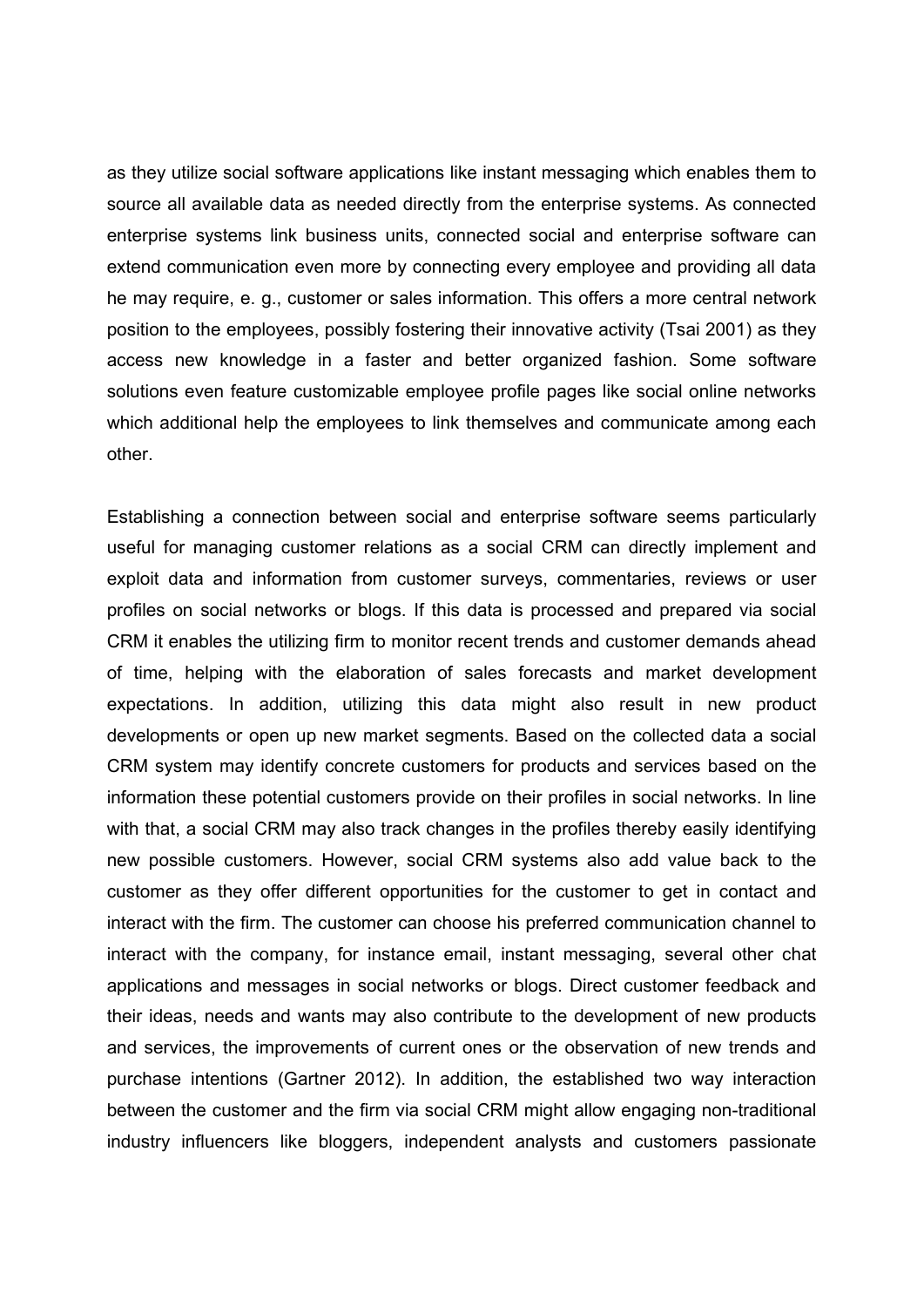about brands (Chess Media Group 2010) resulting in a positive attitude of the firm's products which might attract even more customers.

#### **2.4 Adoption of New ICT Technologies**

In brief, our study is related to literature exploring firm characteristics which impact the decision to adopt most recent ICT technologies. Early work of Baptista (2000) who explores the diffusion and adoption of computer numerically controlled machine tools and microprocessors as a most recent technology reveals that regional learning effects play an important role in the sense that they reduce the time of adoption. Focusing on the adoption of specific ICT practices Bertschek and Fryges (2002) analyze the determinants of business-to-business (B2B) e-commerce implementation in German firms. Their results show that firm size, export activity and the share of highly skilled workers positively impact the firms' decision to utilize B2B. In addition, Bertschek and Fryges (2002) confirm that firms are more likely to implement B2B if other companies within the same industry do so as well. Nevertheless, the empirical evidence in the literature of technology adoption and diffusion based on firm-level analysis is, particularly regarding European countries, somewhat limited. Fabiani et al. (2005) provide an analysis for Italy by analyzing a survey of 1500 Italian manufacturing firms. Focusing on investments in ICT the results of Fabiani et al. (2005) indicate that the most important determinants are firm size, the human capital of the workforce and the presence of large firms in the local environment. ICT adoption also tends to be associated with changes in a firm's organizational structure.

#### **2.4.1 Factors Influencing the Adoption Decision**

As discussed among specialists and vendors alike linking social software and enterprise systems by adopting social enterprise software is still merely beginning to embark upon the diffusion process. Accordingly, with the benefits of this software currently not directly measureable due to its rather recent upcoming we set up several hypotheses concerning the factors that are likely to influence the trade-off between potential costs and benefits of adopting this technology. However, as implementing social enterprise software could also be interpreted as an organizational or process innovation,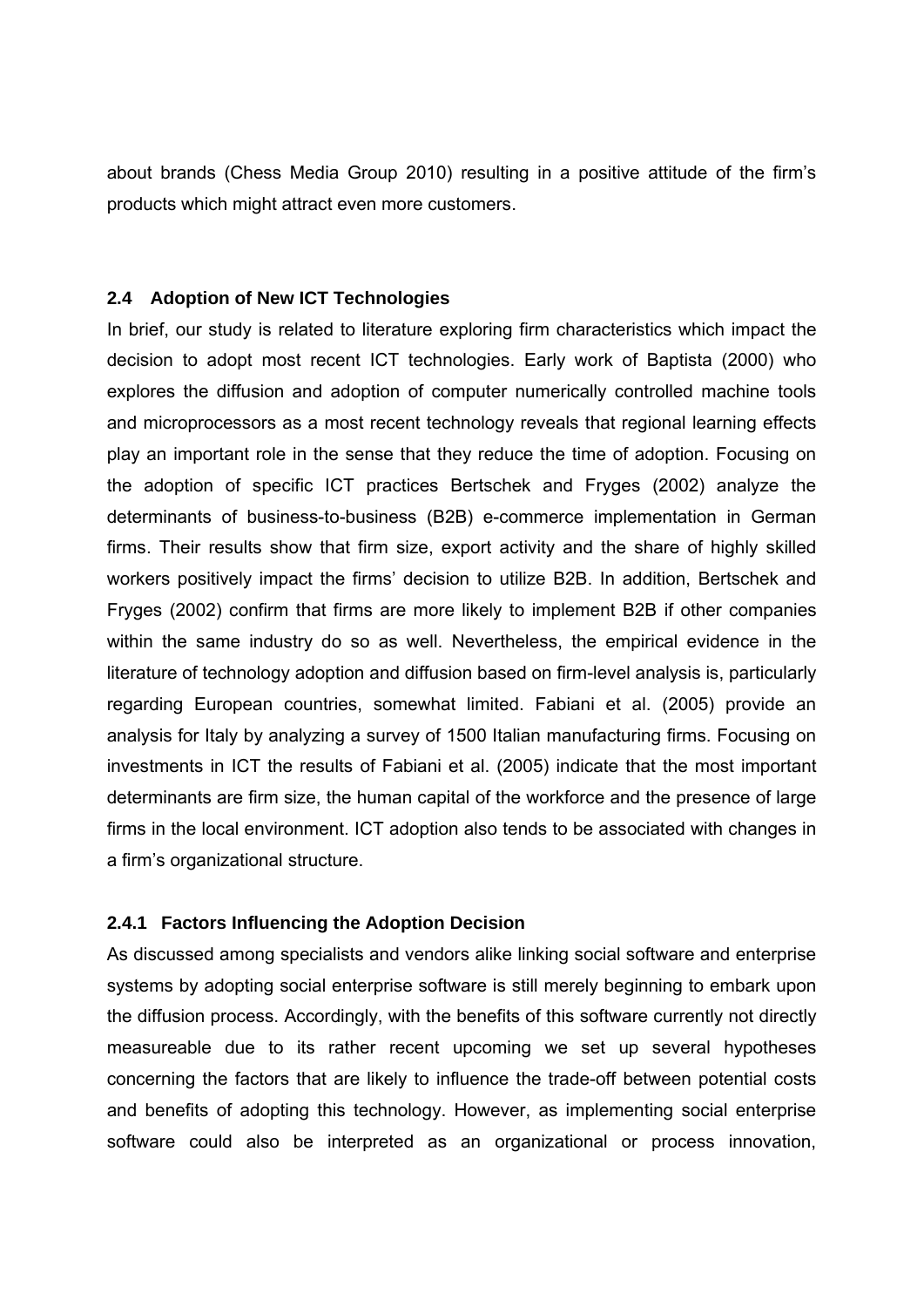characteristics influencing the decision to adopt both kinds of innovations should also be of concern. Therefore, as we expect many different firm characteristics to influence the adoption decision to we define several groups of determinants.

First of all, adopting social enterprise software is likely to depend on the size of the company as adopting is more probable for larger firms since these companies can stem the risks and costs of an early adoption more easily (Davies, 1979). On the other hand, Frambach and Schillewaert (2002) expect smaller firms to also adopt new technologies early as these firms might be more flexible and innovative themselves. Nevertheless, larger firms may generally feel more pressure to adopt innovations in order to support and improve their activities and stay competitive (Frambach and Schillewaert, 2002). Given these conflictive predictions we cannot present a clear hypothesis of the impact of firm size on the adoption decision.

The adoption of a new technology might also depend on the presence of international involvement. It seems plausible that companies engaged in foreign activities such as exporting are more likely to use social enterprise software, especially since social CRM facilitates the management of and communication with international contacts due to realtime messaging and planning capabilities. International competition also forces domestic companies to produce as efficiently as possible in order to stay competitive. Bertschek (1995) shows empirically that international competition enhances the individual firm's probability of engaging in product or process innovation. As linking enterprise and social software can be interpreted as a process innovation, the same argument should also hold in this context. Aghion et al. (2009) support this argument as they stress the impact of the competitive environment, measured as new firm entry, on the incentives to adopt innovations. However, they show differences for high tech industries and laggards as industries near to the technological frontier react positive in terms of innovative activity to new firm entry, laggards on the other hand are negatively affected. Given these results we expect firms active in a highly competitive environment to be more likely to adopt social enterprise software compared to firms doing business in areas with low competition.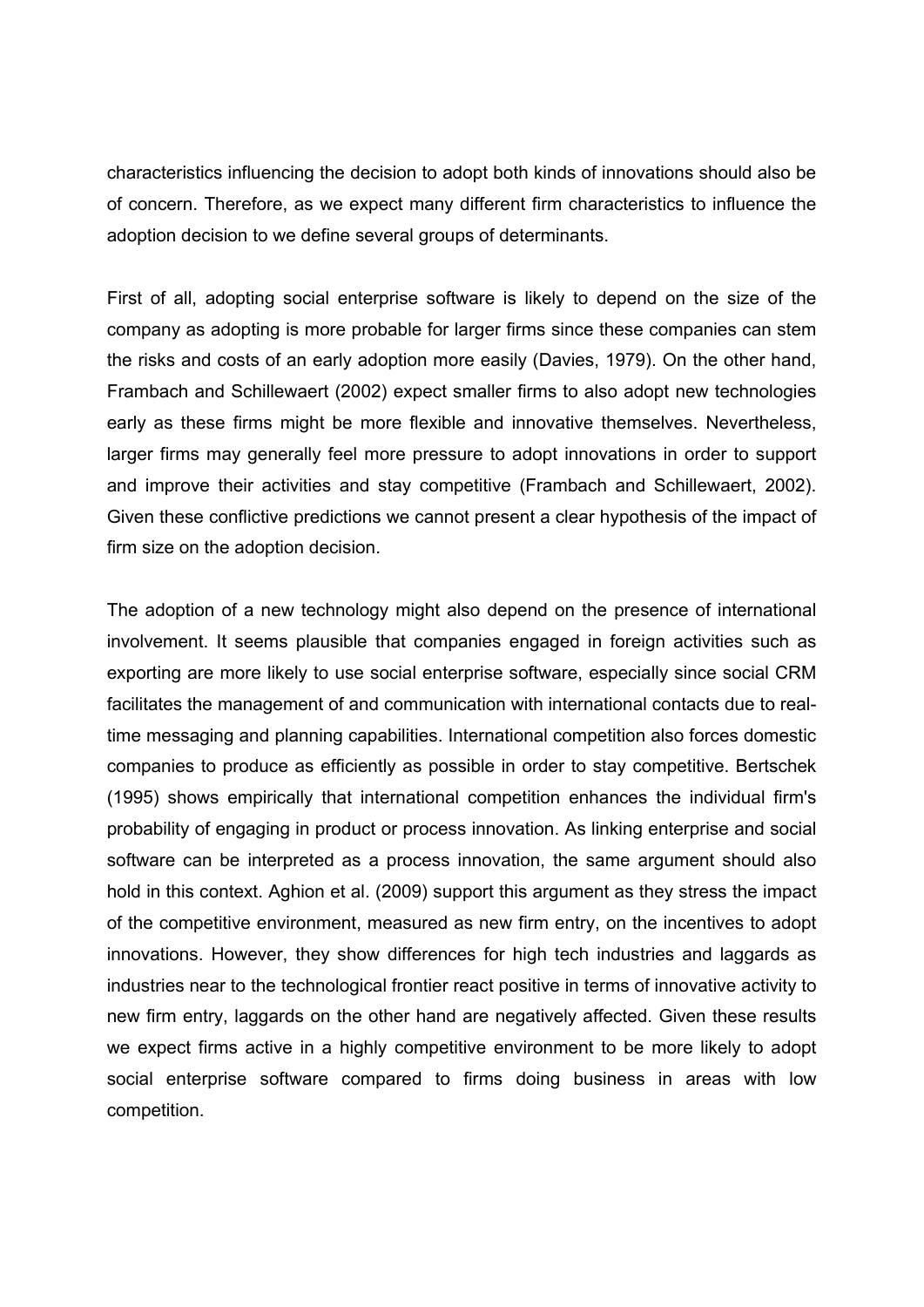Wozniak (1987) stresses the impact of human capital, measured by education and experience, on the adoption of a new technology in agriculture and confirms empirically that more educated and experienced farmers are more likely to be early adopters than other farmers. In a more recent study, Lo and Sutthiphisal (2010) support this finding as they show that new technology adoption, measured as electrical technology adoption in the US in general, depends on the availability of appropriate human capital. Spitz-Oener (2006) suggests that the use of new technologies and the diffusion of ICT change the skill requirements and thus lead to an increase in demand for highly qualified labor. However, not only the quality of the workforce impacts the adoption decision as the age structure of the workforce also influences the firms' openness to new technologies. Meyer (2010) confirms this assumption by showing that firms with a higher share of younger employees are more likely to adopt new technologies. Based on these results we expect firms with a high proportion of highly qualified employees or younger employees to have a higher propensity to adopt social enterprise software in contrast to firms without an appropriate human capital base available.

As process and product innovations are often interrelated (Hall et al., 2009) one could expect that product innovation activity impacts the firms' openness towards new technology. This might be especially true in the case of social CRM as product innovations are far easier to handle, categorize or organize if a firm can directly access all results of customer surveys or has a structured list of all customer commentaries at hand. Interpreting the implementation of social enterprise software as process innovation also leads to the success breeds success phenomenon (Flaig and Stadler, 1994; Peters et al. 2009) indicating that former innovation activity positively affects current innovations. Overall, we hypothesize that former innovation activities positively impact the firms' decision to implement social enterprise software.

The decision to implement SES is likely to depend on the firm's ICT intensity which is empirically confirmed by Bertschek and Fryges (2002) for the decision to adopt the formerly new technology B2B e-commerce. For ICT intensity, many different measures, like e. g. the share of workers equipped with a personal computer or the number of networked computer systems, could be used. In our following empirical analysis we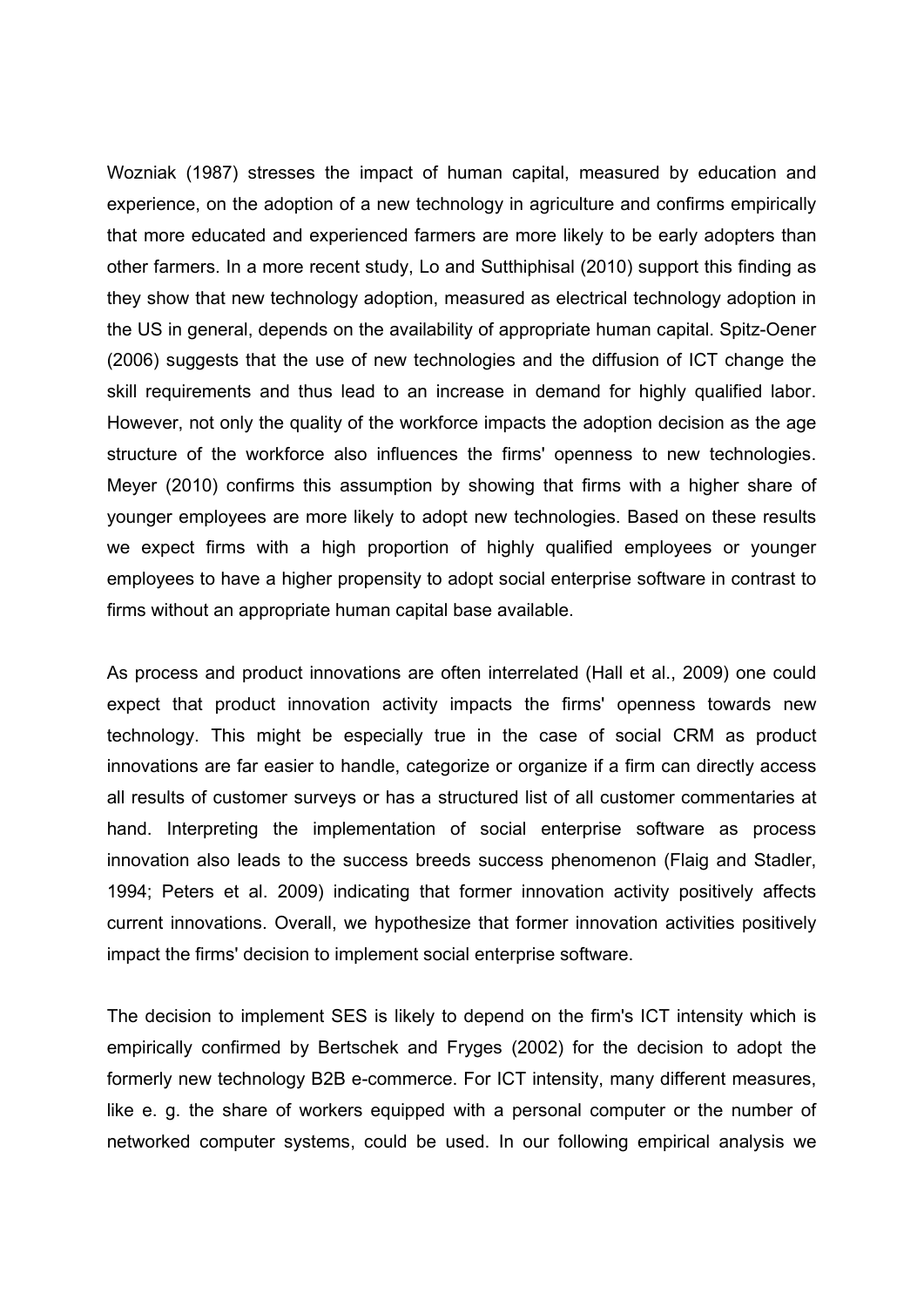measure ICT intensity with three different variables, i. e. the expenditures for ICT components and staff, established e-commerce practices and ICT outsourcing. In line with Bertschek and Fryges (2002) we hypothesize that ICT intensive firms are more likely to adopt sophisticated social enterprise software applications.

#### **3 Description of Data**

The dataset used in this study stems from two computer-aided telephone surveys conducted in 2007 and 2010 by the Centre for European Economic Research (ZEW). These ZEW ICT-surveys lay a specific focus on the diffusion and use of ICT in German companies. In addition, the surveys contain detailed information about the firms' economic characteristics and performance such as the qualification or age structure of the workforce and other variables, e. g. competitive situation, innovation performance, exports and e-commerce. In general, the interviewee was the chief executive officer of the firms who could also decide to pass on questions to a corresponding employee like, e. g., the head of the ICT department. Each wave of this dataset originally contains information of about 4.400 firms with five or more employees, representatively chosen from important service and manufacturing sectors in Germany. The data basis for the sample stems from the credit rating agency Creditreform. This agency provides the largest data base on firms available in Germany. The selection from the population of German firms was stratified according to industries, i. e. seven branches of the manufacturing industry and ten selected service sectors, to five size classes and to two regions, i. e. East and West Germany.

The ZEW ICT surveys are organized as a panel dataset. However, as the questions on the usage of social enterprise software and social software applications were included for the first time in the survey of 2010, a panel data analysis cannot be provided in this paper. Thus, we employ a specific cross-section which consists of a combination of the survey waves conducted in 2010 and 2007 for inference. Combining these two surveys is necessary as we need a well defined temporal sequence between the usage of social enterprise software and the appropriate exogenous variables. We explain the selection of variables in detail in the following section.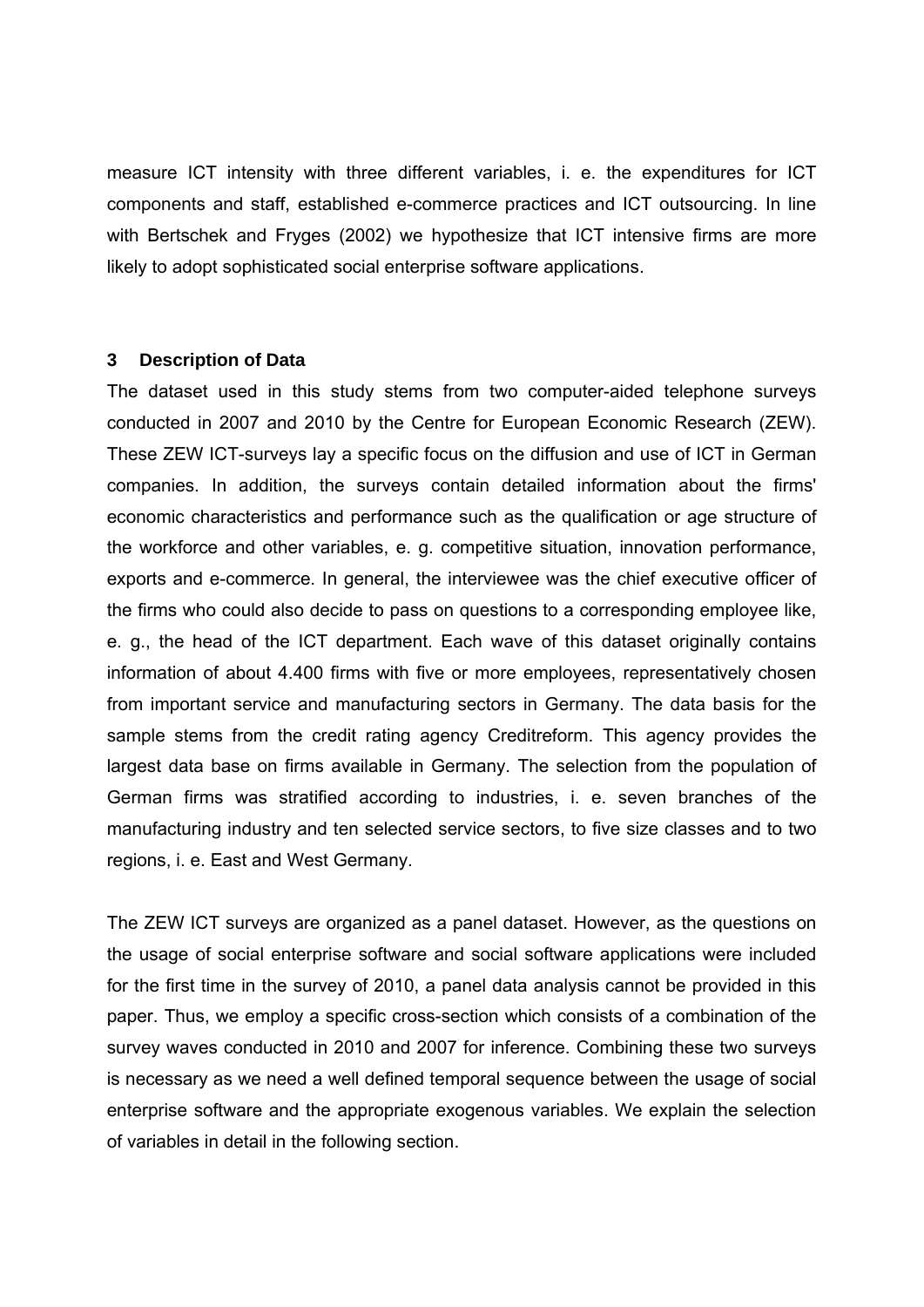For this study, we construct a dummy variable for the usage of social enterprise software which takes the value one if a firm establishes a link between its enterprise systems in use and its employed social software applications in the year 2010 and zero otherwise. Establishing such a link needs to be interpreted as adopting social enterprise software as this software is the only tool that enables firms to link both types of software. This dummy variable, i. e. using social enterprise software, represents the dependent variable in our analysis. The descriptive statistics in Table 1 show that more than 20 percent of the firms use social enterprise software. However, to employ social enterprise software firms need to adopt enterprise systems and social software first. In order to analyze the usage of social enterprise software, we accordingly built three dummy variables for the usage of social software applications, the usage of enterprise software systems and the usage of both social software and enterprise software in the year 2010. The dummy variable representing the use of social software applications takes the value one if at least one social software application such as a blog, wiki, social network, collaboration platform, podcast or RSS-feed is used in the year 2010. Figure 1 shows that at least one social software application is employed by about 40 percent of the firms. The dummy variable for the usage of enterprise software systems, on the other hand, takes the value one if a firm uses at least one of the enterprise software systems ERP, SCM or CRM and zero otherwise. About three quarters of the firms use at least one of the mentioned enterprise software applications, see figure 1. Furthermore, figure 4 indicates that about one third of the firms employ at least one type of social software and one enterprise software application. About 60 percent of the firms using enterprise software and social software link both software applications with each other.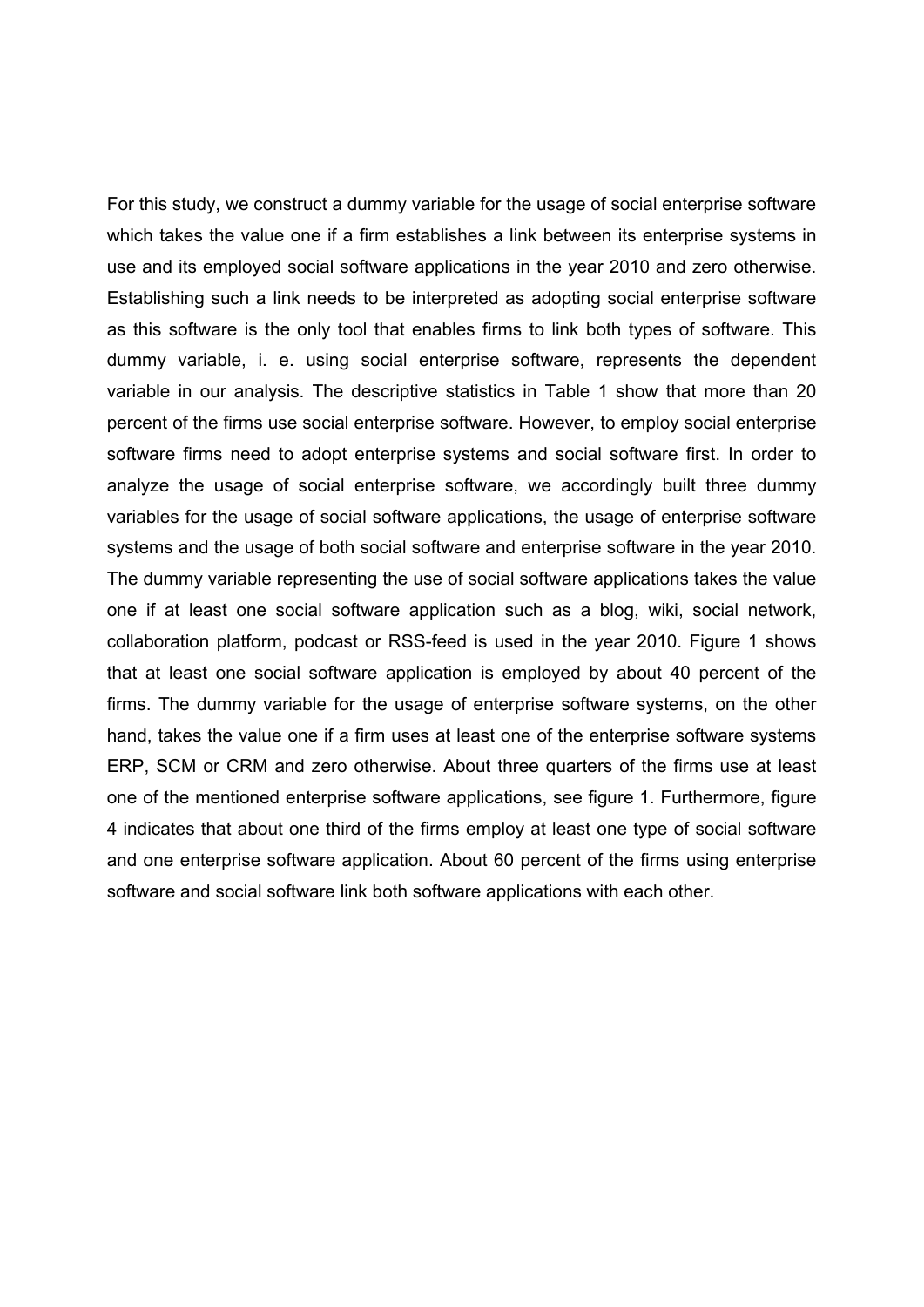

**Figure 1:** Usage of Software Applications

Source: ZEW ICT Survey 2010, own calculations, 1523 observations, descriptive statistics

#### **4 Analytical Framework and Estimation Procedure**

Due to the fact that in our dataset only firms who use at least one social software application and at least one enterprise software application are able to link both software types we face a selection problem in our analysis. Hence, the decision to adopt social enterprise software has to be split up into two parts. First, firms have to decide about using both social software and enterprise software applications. The second part of the decision process then refers to whether firms link their social software applications with their enterprise software systems. Both decisions depend on several heterogeneous firm characteristics that we include in our model. Due to this sample selection problem resulting in a two stage decision process we use the Heckman selection model (Heckman 1979) for inference in our empirical analysis. The first part of the decision process is modeled by the selection equation

$$
ES_i^* = X_i\beta_1 + ID_i\beta_2 + Z_i\beta_3 + \epsilon_i
$$
  

$$
ES_i = 1 \text{ if } ES_i^* \ge 0; ES_i = 0 \text{ otherwise}
$$
 (1)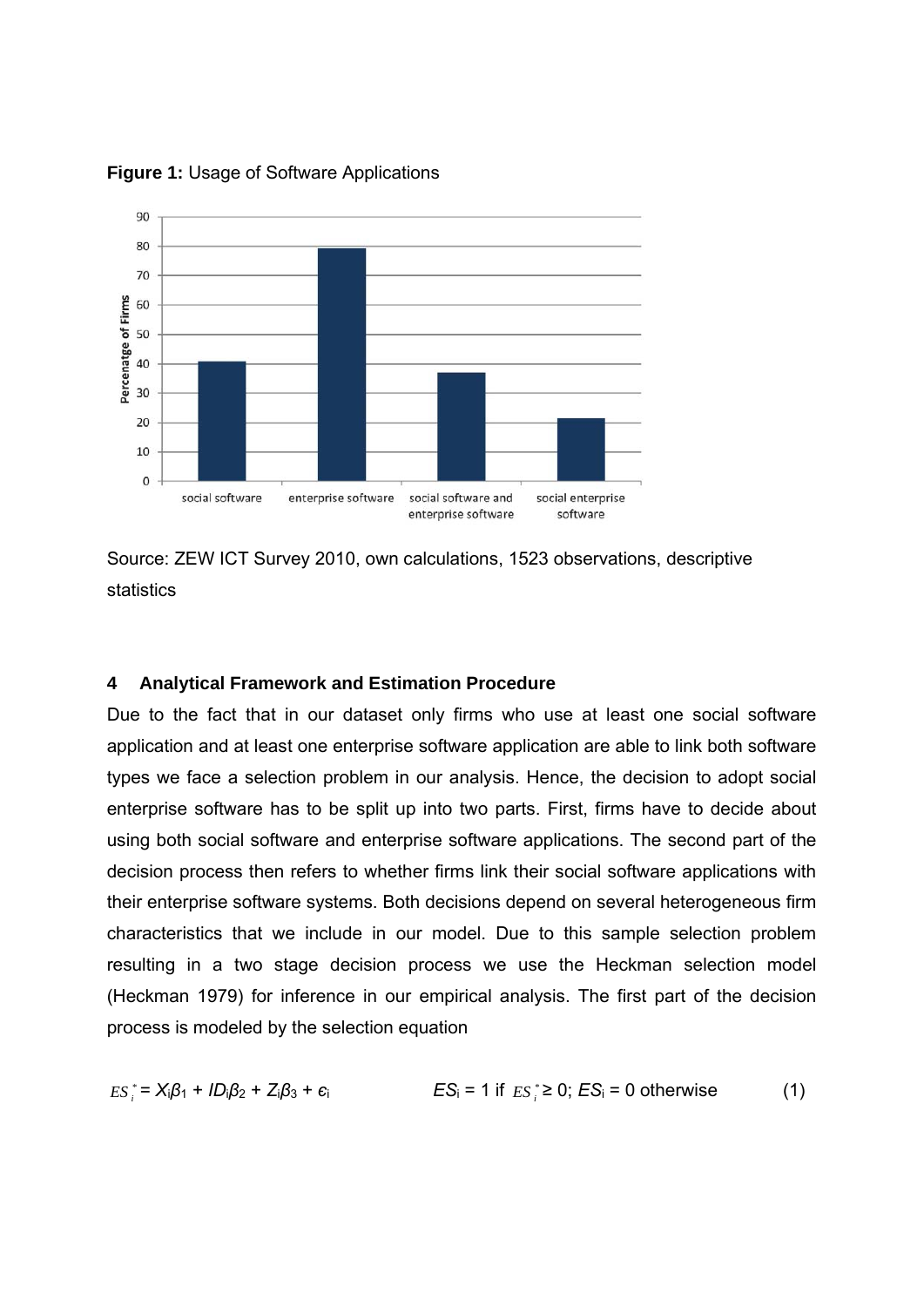With  $ES_i^*$  being a latent variable reflecting both the use of social software applications and enterprise software for firm *i*. Both types of software applications are used by firm *i* but not linked with each other at this point of time.  $X_i$  contains firm characteristics expected to influence the decision of firm *i* to use social software and enterprise software, i. e. firm size, qualification structure of the workforce, age structure of the workforce, e-commerce, competitive situation, exports, imports, innovation activity, ICT outsourcing and expenditures for ICT components and staff as argued in section 2. *ID*<sup>i</sup> includes common control dummies for business sector and East Germany. *Z*i reflects the exclusion restriction we use in our analysis which we explain in detail in the next section. We assume a standard identically distributed error term.

As the selection equation (1) shows which firm characteristics foster the unlinked use of social software applications and enterprise software, the next consecutive step will be to reveal the firm characteristics that lead to the linkage of social software and enterprise software, i.e. adopting SES. We model the second part of the decision process being the outcome equation as

$$
SES_i^* = X_iY_1 + ID_iY_2 + U_i
$$
  
SES<sub>i</sub> = 1 if  $SES_i^* \ge 0$ ;  $SES_i^* = 0$  otherwise (2)

where *SES* is the unobserved latent variable accounting for the usage of social enterprise software for firm *i*. In the outcome equation, we use the same explanatory variables *X*i as in the selection equation without the mentioned exclusion restriction. *u*i is again a standard identically distributed error term. Equations (1) and (2) are estimated via maximum likelihood. As *ES*i and *SES*i are both dummy variables we use a bivariate probit with sample selection (Berinsky 2004, Gourieroux and Jasiak 2007) as estimation procedure for the Heckman selection model. The employed explanatory variables as well as the exclusion restriction and their temporal sequence are explained in detail in the following.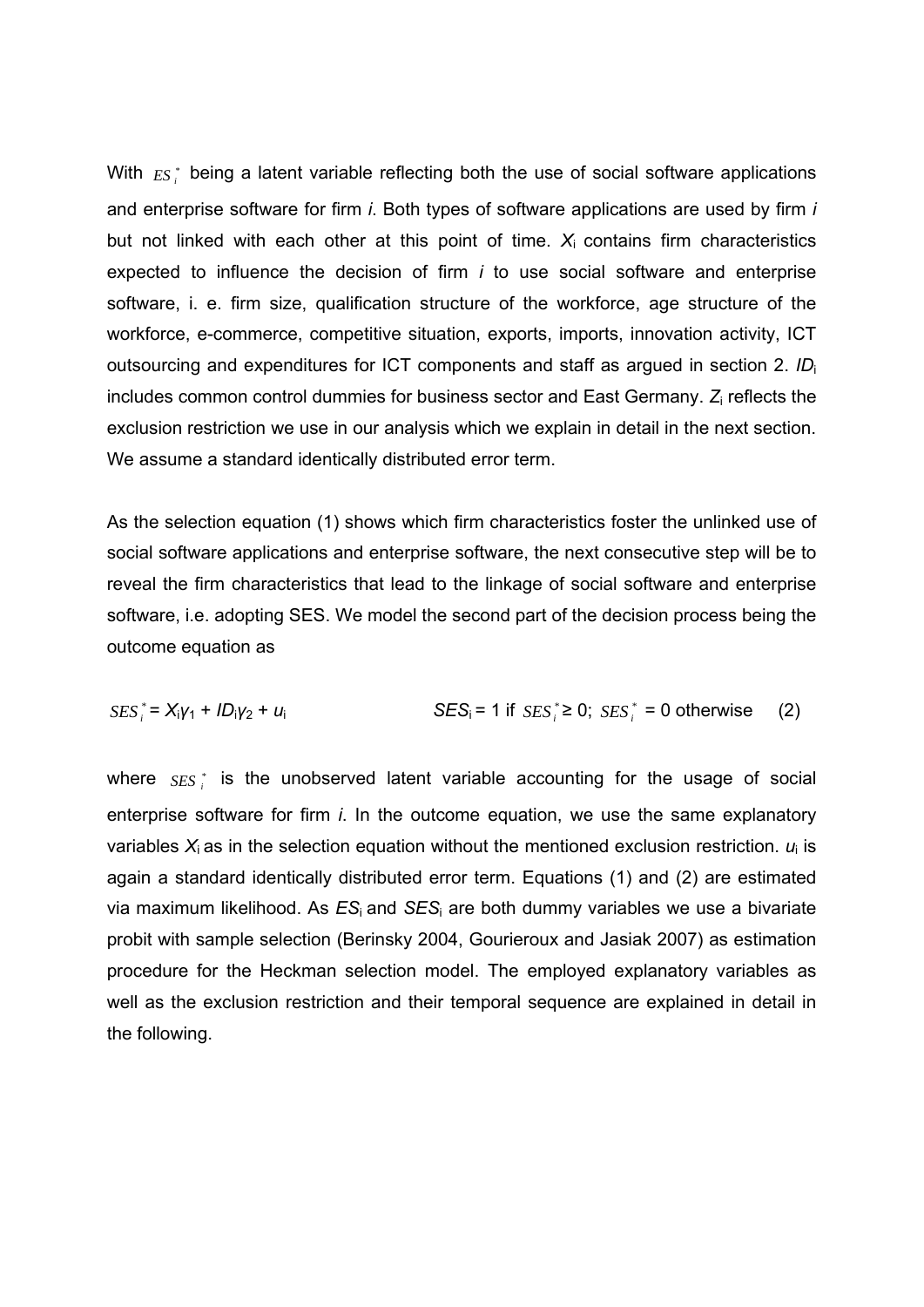#### **4.1 Selection of exogenous variables**

Starting out with the explanatory variables, we control for firm size by the logarithm of the number of employees measured in the year 2009. We also consider the qualification structure of the workforce by creating three control variables: the share of highly qualified (university or university of applied science degree), medium qualified (technical college or vocational qualification) and low qualified (other) employees measured in the year 2009. The share of low qualified employees is taken as the reference category. Three variables control for the age structure of the employees. The first one represents the share of employees younger than 30 years, the second one the share of employees between 30 and 50 years (reference category) and the third one the share of employees over 50 years. The age structure of employees was measured in the year 2009. In addition to firm size as well as age and qualification structure of the work force we also control for a works council which often established in German firms. Such a council enables employees to participate in decision making (Zwick 2003) like, e. g., the decision to adopt huge sophisticated software applications. Accordingly, as an established works council influences firm decisions it forms a proxy for firm strategies and perspectives.

The usage of e-commerce is measured by a dummy variable taking the value one if a firm applies either business-to-business or business-to-consumer e-commerce. Both ecommerce applications were measured in the year 2010. As the competitive situation is another relevant issue for the usage of social enterprise software we employed three dummy variables capturing the number of main competitors in the year 2009 according to the firms' self-assessment. The first one includes zero to five competitors, the second one six to 50 competitors which is our reference category and the last one more than 50 competitors. As for international business activity we measure the export activity of firms by creating a dummy variable that takes the value one if the firms exported goods or services during the year 2009. The firms' import activity is measured analogously as a dummy variable taking the value one if the firms imported goods or services during the year 2009 and zero otherwise.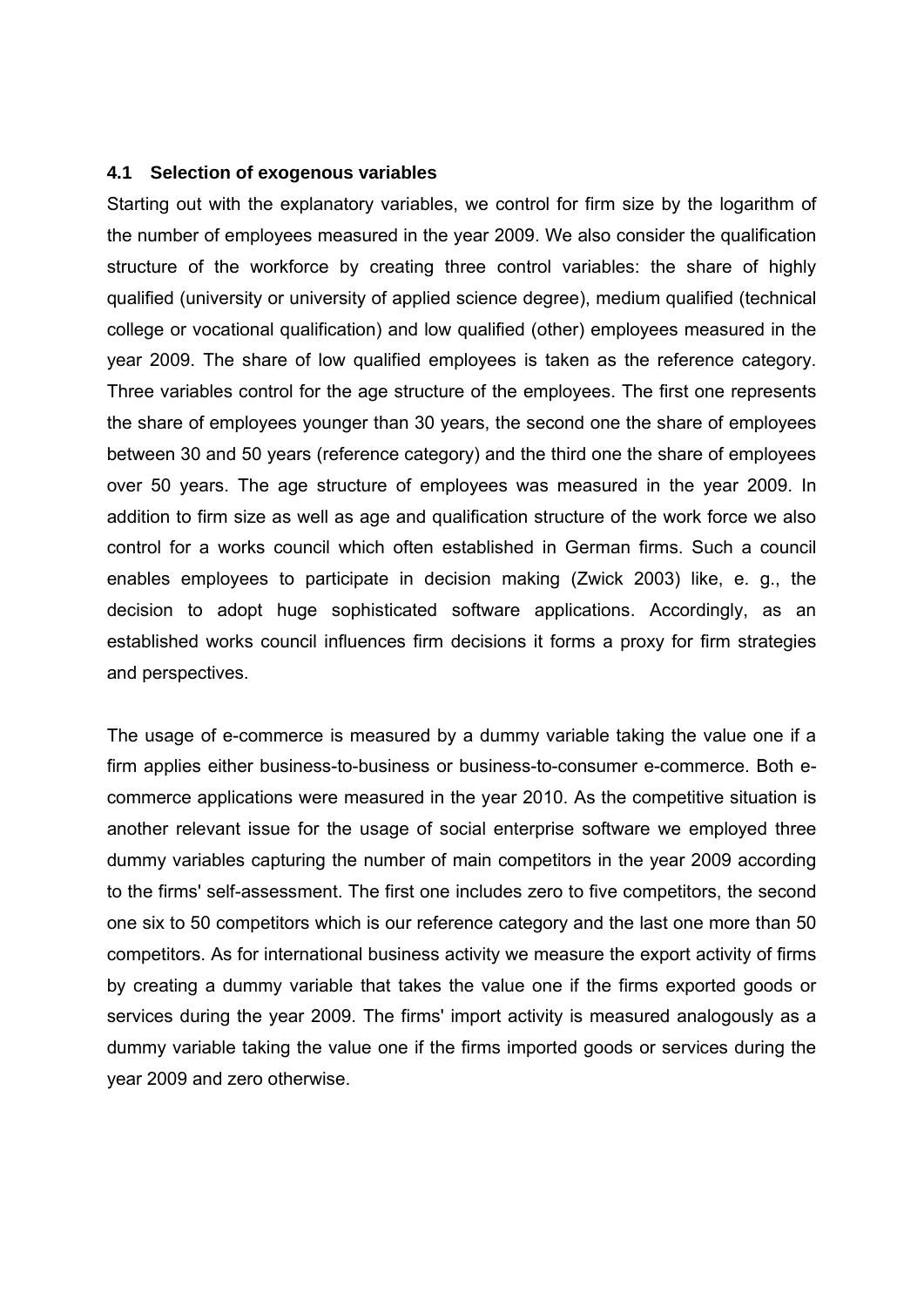We control for former innovation activity with two specific dummy variables. Each takes the value one if a firm realized at least one product or process innovation during 2004 to 2007 and zero if no type of innovation was realized. ICT outsourcing is measured by the share of ICT expenditures allotted to external service providers during the year 2009. We further proxy firms' ICT intensity by including expenditures for both ICT components and staff per employee in the year 2009 in our analysis. For practical reasons we employ the logarithm of these expenditures in our empirical analysis. In addition, we use a dummy variable to control for business sector specific fixed effects. This dummy variable takes the value one if a firm belongs to the service sector and zero for manufacturing firms. Although, finer grained industry classification of the firms is available we decided against using the classifications in our estimates. We cover these classifications in more detail in a robustness check. A dummy variable for East Germany accounts for potential regional differences.

#### **4.2 Exclusion restriction**

As an appropriate exclusion restriction we need an explanatory which highly correlated with the selection variable but features no correlation to social enterprise software adoption. The exclusion restriction we use is ICT training measured as the share of employees who received specific ICT-related training in the year 2006. We expect this exclusion restriction to be correlated with the common use of social software and enterprise software but showing no correlation with the linkage of both software types. Firms engaging in ICT training in the year 2006 might do so to get first insights into the use of social software applications and possibly prepare the use of these software applications at a later point in time. Social software applications were a new technology in the year 2006 especially for private users and not yet broadly applied by firms. Thus, ICT training is necessary for the adoption of social software applications by firms. The adoption of new enterprise software systems in firms usually also requires ICT training as these systems are sophisticated and it is hardly possible to adopt and use them properly without appropriate training. First solutions of social enterprise software systems, however, arose in the year 2008 for the first time. Accordingly we can exclude the possibility that social enterprise software may be part of the ICT training measures conducted by the firms in 2006. As due to this timing argument we conclude that our ICT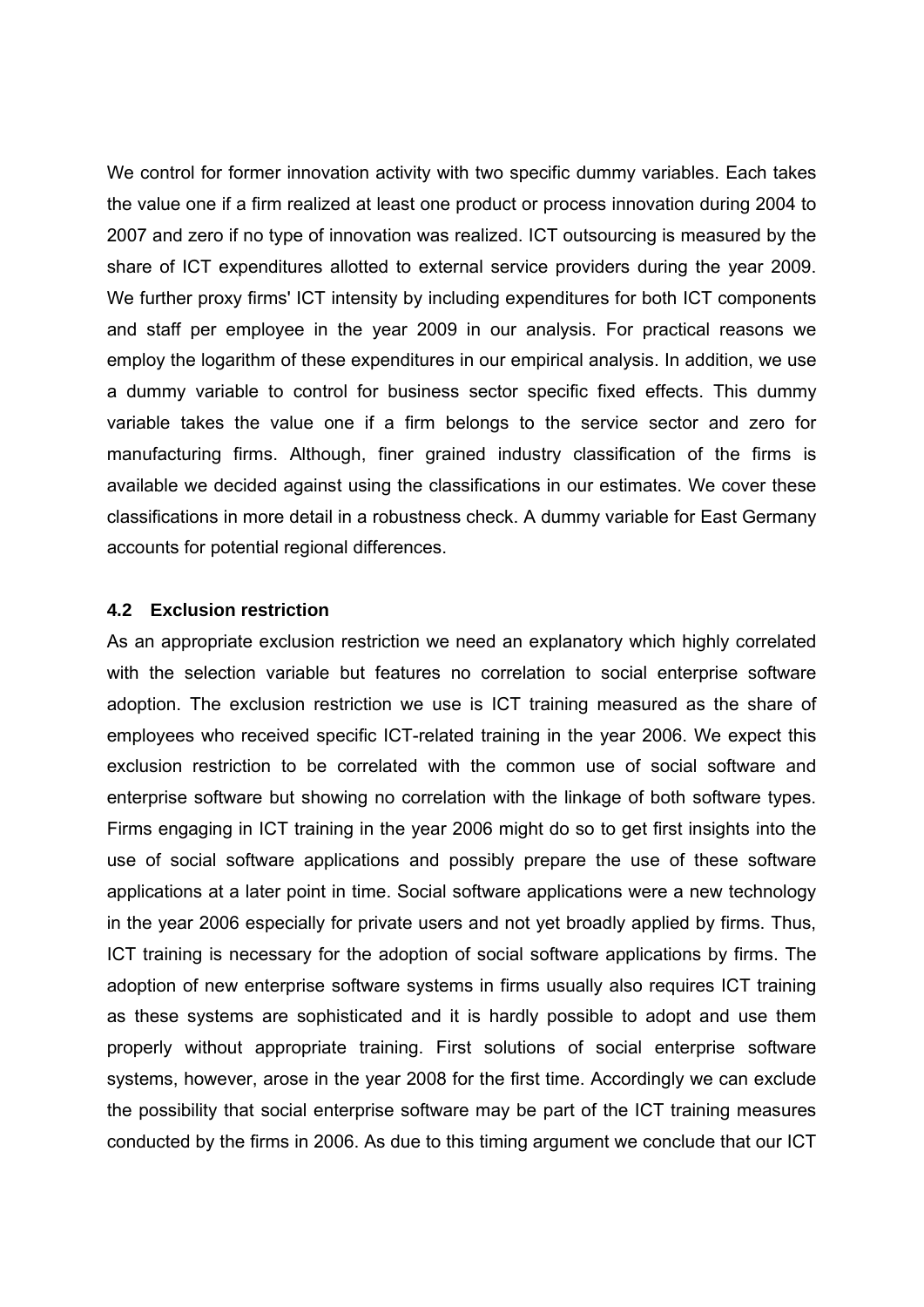training measure is not correlated to the adoption decision it forms suitable exclusion restriction in our empirical setup. For an overview, Table 1 pictures the summary statistics for all variables, including endogenous and exogenous variables as well as the exclusion restriction.

| Variable                                 | <b>Mean</b> | Min.           | Max.   | N    |
|------------------------------------------|-------------|----------------|--------|------|
| social enterprise software               | 0.216       | 0              | 1      | 1523 |
| enterprise software                      |             | $\mathbf 0$    | 1      | 1516 |
| social software                          |             | $\mathbf 0$    | 1      | 1458 |
| social software and enterprise software  |             | 0              | 1      | 1521 |
| number of employees                      |             | 1              | 45000  | 1523 |
| log (number of employees)                |             | $\mathbf 0$    | 10.714 | 1523 |
| share of highly qualified employees      |             | 0              | 1      | 1408 |
| share of medium qualified employees      |             | $\mathbf 0$    | 1      | 1406 |
| share of low qualified employees         |             | $\mathbf 0$    | 1      | 1413 |
| share of employees younger than 30 years |             | 0              | 1      | 1415 |
| share of employees between than 30 and   |             | $\mathbf 0$    | 1      | 1420 |
| 50 years                                 |             |                |        |      |
| share of employees older than 50 years   |             | 0              | 1      | 1425 |
| 0-5 competitors                          |             | 0              | 1      | 1523 |
| 6-50 competitors                         |             | 0              | 1      | 1523 |
| more than 50 competitors                 |             | 0              | 1      | 1523 |
| exports                                  |             | $\mathbf 0$    | 1      | 1519 |
| imports                                  |             | $\overline{0}$ | 1      | 1514 |
| former product innovation                | 0.557       | 0              | 1      | 1505 |
| former process innovation                | 0.632       | $\mathbf 0$    | 1      | 1510 |
| ICT outsourcing                          |             | 0              | 1      | 1183 |
| ICT expenditures per employee            |             | 1              | 300000 | 1195 |
| log (ICT expenditures per employee)      |             | $-5.480$       | 12.611 | 1195 |
| works council                            | 0.313       | $\mathbf 0$    | 1      | 1523 |
| service sector                           |             | $\overline{0}$ | 1      | 1523 |
| <b>East Germany</b>                      |             | $\mathbf 0$    | 1      | 1523 |
| ICT training 2006                        |             | $\overline{0}$ | 1      | 1458 |

## **Table 1: Summary Statistics**

Source: ZEW ICT Survey 2007, 2010 and own calculations.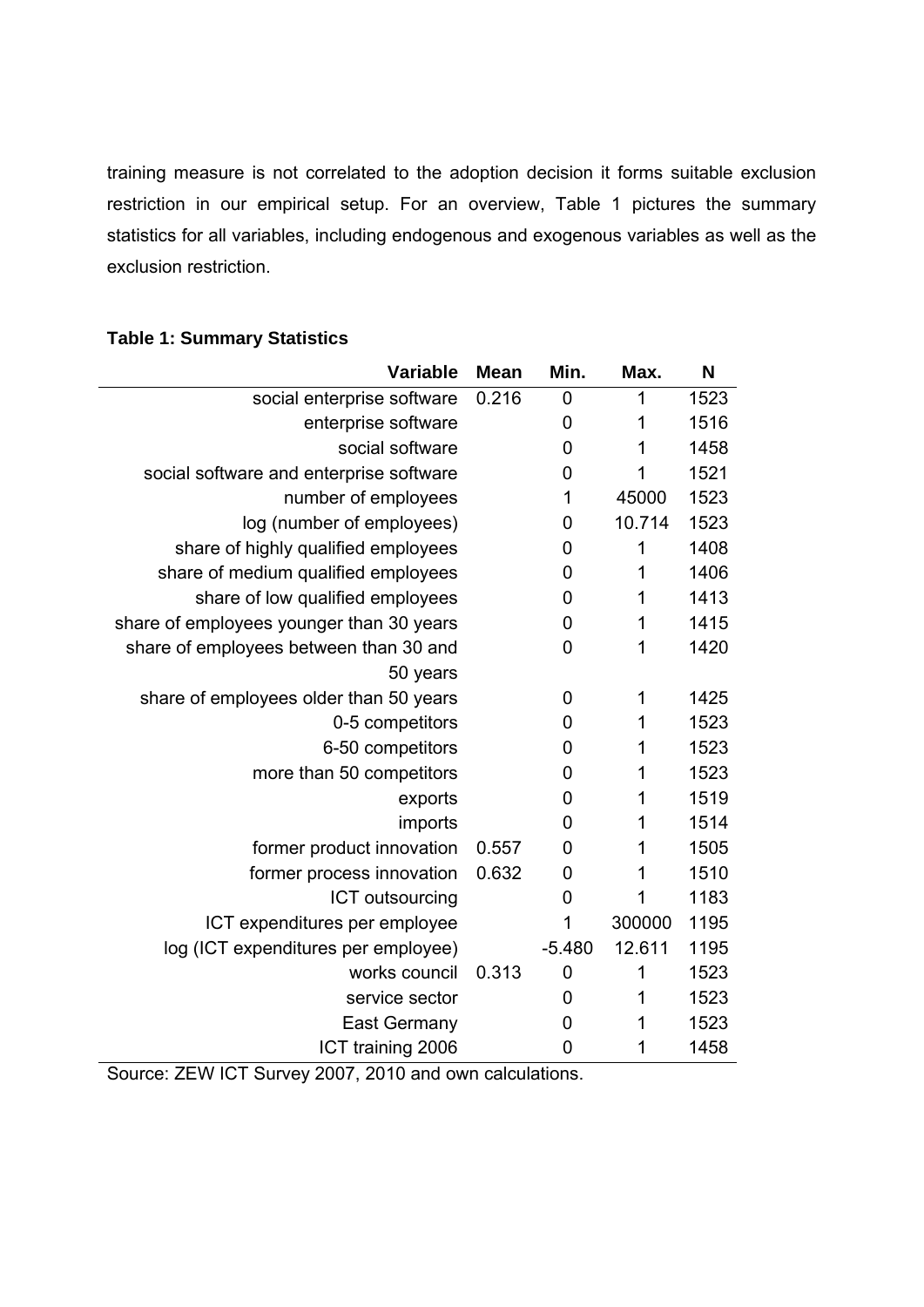#### **5 Results**

#### **5.1 Main Results**

Table contains our main estimation results picturing the selection equation (1) and the outcome equation (2) in two different specifications. In the first model specification we estimate the model with a parsimonious set of baseline variables representing some firm characteristics like firm size, qualification and age structure of the workforce, the competitive situation and the application of e-commerce. In the second specification of Table we augment the baseline specification with the variables exports, imports, former innovation activity, ICT outsourcing, ICT expenditures per employee, works council as well as business sector and regional dummies. In general, the model is precisely estimated as the selection parameter Rho is significant in both specifications. As for the exclusion restriction, the coefficient estimate of ICT training is positive and also highly significant in both specifications.

Comparing the implementation of enterprise systems and social software pictured in the selection equation and the adoption of social enterprise software in the adoption equation an eminent difference seems to manifest in the characteristics of the workforce. Whereas in the selection equation the need for highly qualified workers dominates in both specifications a large proposition of younger workers fosters the adoption of social enterprise software. With social enterprise software being a very recent phenomenon workers being digital natives up to 30 years old might exhibit learning advantages as they, in general, are used to several aspects of social enterprise software like the communication tools and social network sites. However, a similar argument should also hold for firms' adoption of simple social software, as digital native workers might be used to such software applications as they can be expected to employ social software in private. Nevertheless, social software is already widely diffused and known resulting in the impact of the younger workforce on its adoption to mitigated and not significant as our results confirm.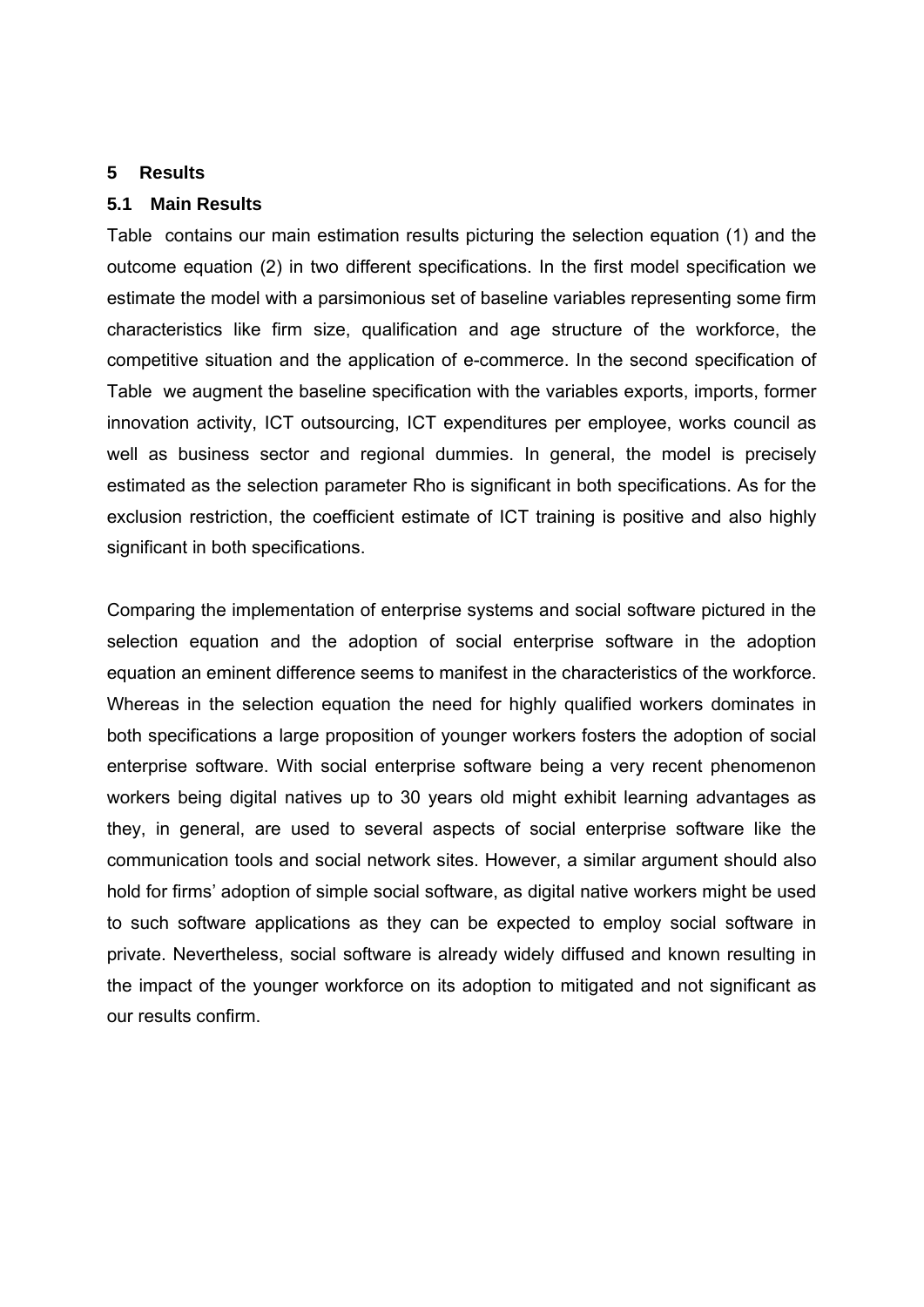|                            | <b>Specification 1</b> |                 | <b>Specification 2</b> |                 |  |
|----------------------------|------------------------|-----------------|------------------------|-----------------|--|
|                            | <b>Selection</b>       | <b>Outcome</b>  | <b>Selection</b>       | <b>Outcome</b>  |  |
|                            | <b>Equation</b>        | <b>Equation</b> | <b>Equation</b>        | <b>Equation</b> |  |
| In firm size               | $0.294***$             | 0.061           | $0.274***$             | 0.076           |  |
|                            | (0.035)                | (0.073)         | (0.041)                | (0.087)         |  |
| share of highly qualified  | $1.314***$             | 0.552           | $1.290***$             | $0.817*$        |  |
| employees                  | (0.224)                | (0.440)         | (0.267)                | (0.427)         |  |
| share of medium qualified  | 0.156                  | $-0.084$        | 0.265                  | 0.137           |  |
| employees                  | (0.219)                | (0.371)         | (0.251)                | (0.373)         |  |
| employees < 30 years       | 0.256                  | $0.801*$        | 0.244                  | $0.918**$       |  |
|                            | (0.234)                | (0.341)         | (0.271)                | (0.413)         |  |
| employees > 50 years       | $-0.146$               | 0.106           | 0.015                  | 0.140           |  |
|                            | (0.223)                | (0.352)         | (0.256)                | (0.354)         |  |
| e-commerce                 | $0.571***$             | $0.552***$      | $0.515***$             | $0.446***$      |  |
|                            | (0.079)                | (0.125)         | (0.091)                | (0.127)         |  |
| competitors 0-5            | $-0.115$               | 0.076           | $-0.200*$              | 0.074           |  |
|                            | (0.091)                | (0.129)         | (0.103)                | (0.155)         |  |
| competitors >50            | $-0.043$               | $-0.001$        | 0.031                  | $-0.028$        |  |
|                            | (0.106)                | (0.154)         | (0.120)                | (0.161)         |  |
| works Council              | $-0.065$               | 0.259           | $-0.177$               | 0.219           |  |
|                            | (0.109)                | (0.158)         | (0.123)                | (0.207)         |  |
| exports                    |                        |                 | 0.119                  | 0.056           |  |
|                            |                        |                 | (0.109)                | (0.140)         |  |
| imports                    |                        |                 | $0.198*$               | $0.247*$        |  |
|                            |                        |                 | (0.103)                | (0.127)         |  |
| former product innovations |                        |                 | 0.143                  | $-0.011$        |  |
|                            |                        |                 | (0.099)                | (0.147)         |  |
| former process innovations |                        |                 | $0.355***$             | $0.256*$        |  |
|                            |                        |                 | (0.098)                | (0.145)         |  |
| ICT outsourcing            |                        |                 | $-0.271*$              | $-0.005$        |  |
|                            |                        |                 | (0.149)                | (0.228)         |  |
| ICT expenditures per       |                        |                 | $0.077***$             | 0.036           |  |
| employee                   |                        |                 | (0.023)                | (0.035)         |  |
| service sector dummy       |                        |                 | $0.190*$               | $0.328**$       |  |
|                            |                        |                 | (0.109)                | (0.149)         |  |
| region dummy               |                        |                 | $-0.088$               | $-0.085$        |  |
|                            |                        |                 | (0.096)                | (0.127)         |  |

## **Table 2: Bivariate Probit with Sample Selection: Coefficients Estimates**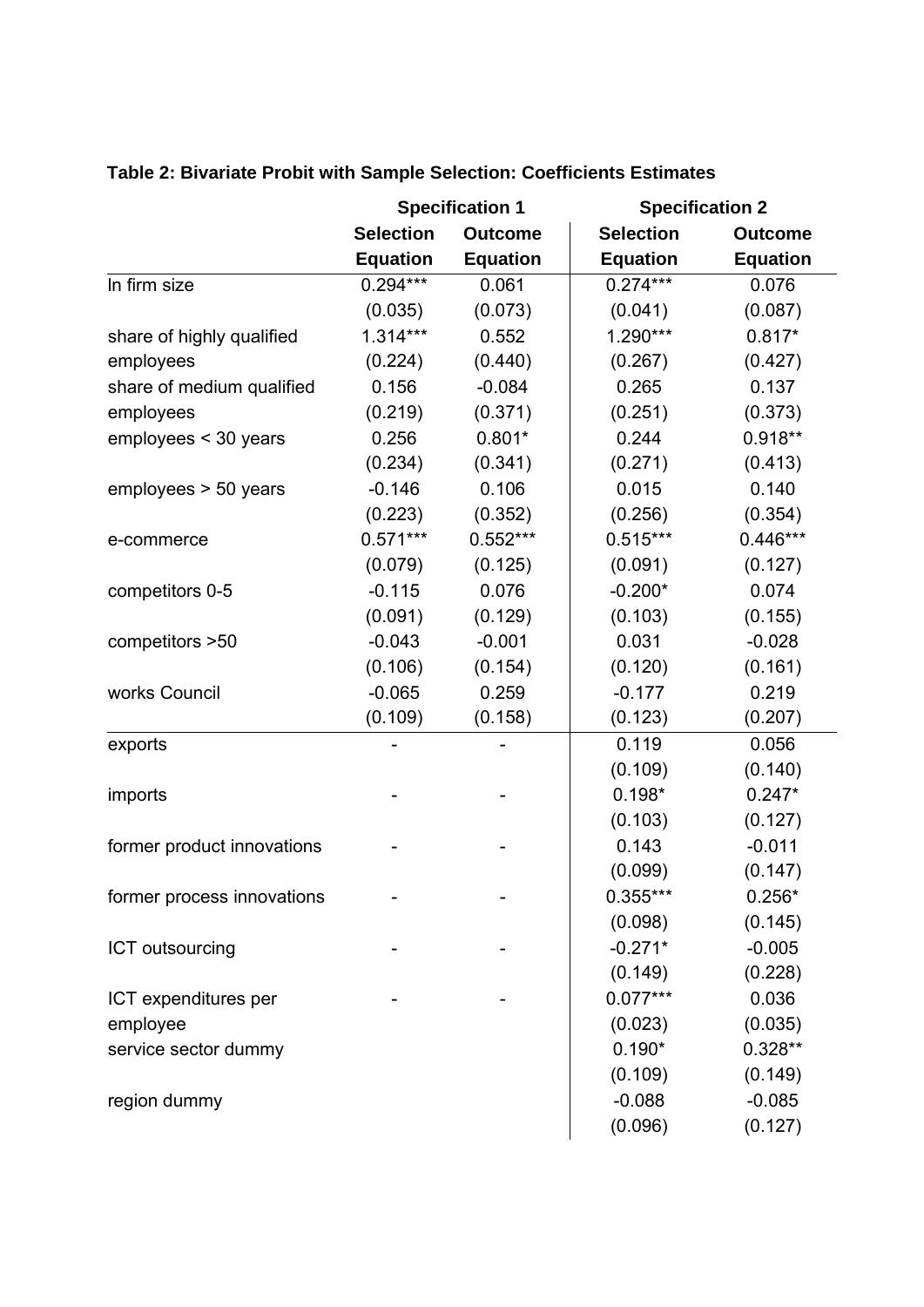| constant                    | $-2.203***$    | $-1.342*$                | $-2.597***$    | $-2.281***$ |
|-----------------------------|----------------|--------------------------|----------------|-------------|
|                             | (0.248)        | (0.694)                  | (0.312)        | (0.729)     |
| exclusion restriction:      | $0.847***$     | $\overline{\phantom{a}}$ | $0.502**$      |             |
| ICT Training 2006           | (0.174)        |                          | (0.220)        |             |
| Rho                         | 0.606(0.274)   |                          | 0.803(0.294)   |             |
| LR-Test (Rho=0)             | $3.02*$        |                          | $3.05*$        |             |
| # of obs. (cens/uncensored) | 1306 (850/456) |                          | 1047 (675/372) |             |

Notes: \*\*\* p<0.01, \*\* p<0.05, \* p<0.1; standard errors in parentheses. Reference categories: competitors 6-20, least qualified employees, Employees 30-50 years.

Source: ZEW ICT survey 2007, 2010 and own calculations.

Overall, all significant coefficients in the main regression result in significant marginal effects which we picture in Table . Starting out with specification (1) the results show that larger firms are significantly more likely to adopt social enterprise software. Furthermore, we observe that firms with a higher share of younger employees face a significantly higher probability to link their enterprise systems with social software applications. This result stays in line with our hypothesis derived in section 2 of this paper. The effects of the share of younger employees as well as e-commerce do not change qualitatively via including the mentioned additional variables in specification (2) to control for unobserved heterogeneity. Firm size, however, fails to impact the adoption decision in the second specification. Accordingly, we expect the impact of firm size in specification (1) to be upwardly biased due to the lack of sufficient control variables. Unexpectedly, firms with a high share of highly qualified employees are significantly more likely to adopt social enterprise software in specification (2). This result could point towards some sort of multicollinearity in the model specification as it is not in line with the results of specification (1). Nevertheless, as most other coefficients do not change qualitatively in specification (2) and the overestimated size effect in specification (1) might also mask the impact of a qualified workforce in that specification we refrain from a potential multicollinearity issue in the case.

The usage of e-commerce practices is related to a significantly higher probability of adopting social enterprise software by about 13 percentage points compared to firms which do not employ e-commerce applications confirming our expectations. However,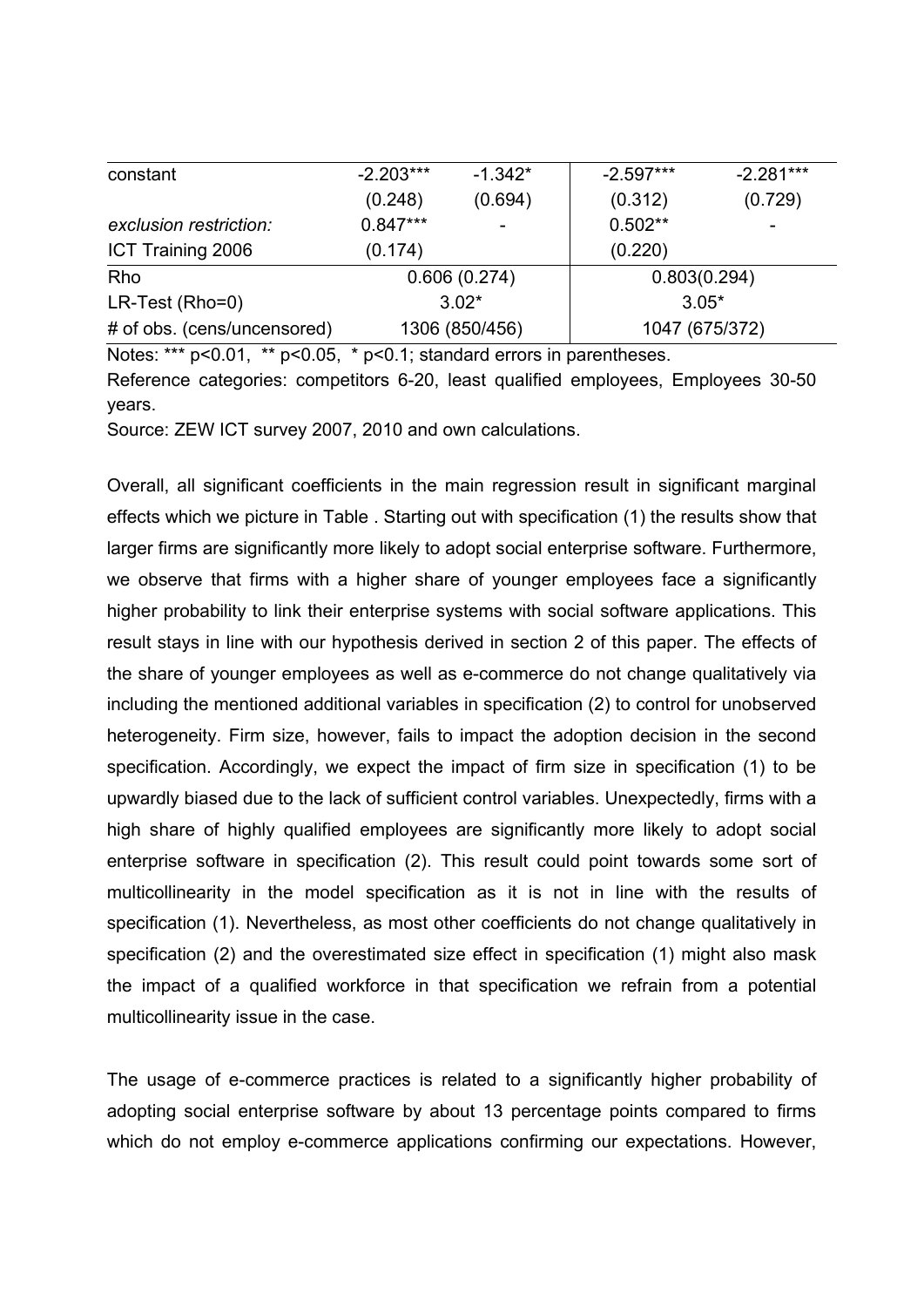contrary to our expectations other measures of ICT intensity like ICT outsourcing and ICT expenditures fail to impact the adoption decision.

As hypothesized in section 2 of this study firms that import goods or services are significantly more likely to adopt social enterprise software than firms without any importing activity. The impact of imports upon the firms' decision to adopt social enterprise software is about 7 percentage points. Contrary to international business activity and our hypotheses formed before the competitive situation is no significant driver of social enterprise software.

Controlling for the "success breeds success" phenomenon our results confirm that firms who have already realized process innovations in the past have a higher probability to use social enterprise software. In detail, the probability of linking social software with enterprise software is about 7 percentage points higher for past process innovators than for non-innovative firms. Moreover, the results reveal that firms being part of the service sector face a 9 percentage points significantly higher probability to use social enterprise software compared to firms belonging to the manufacturing sector.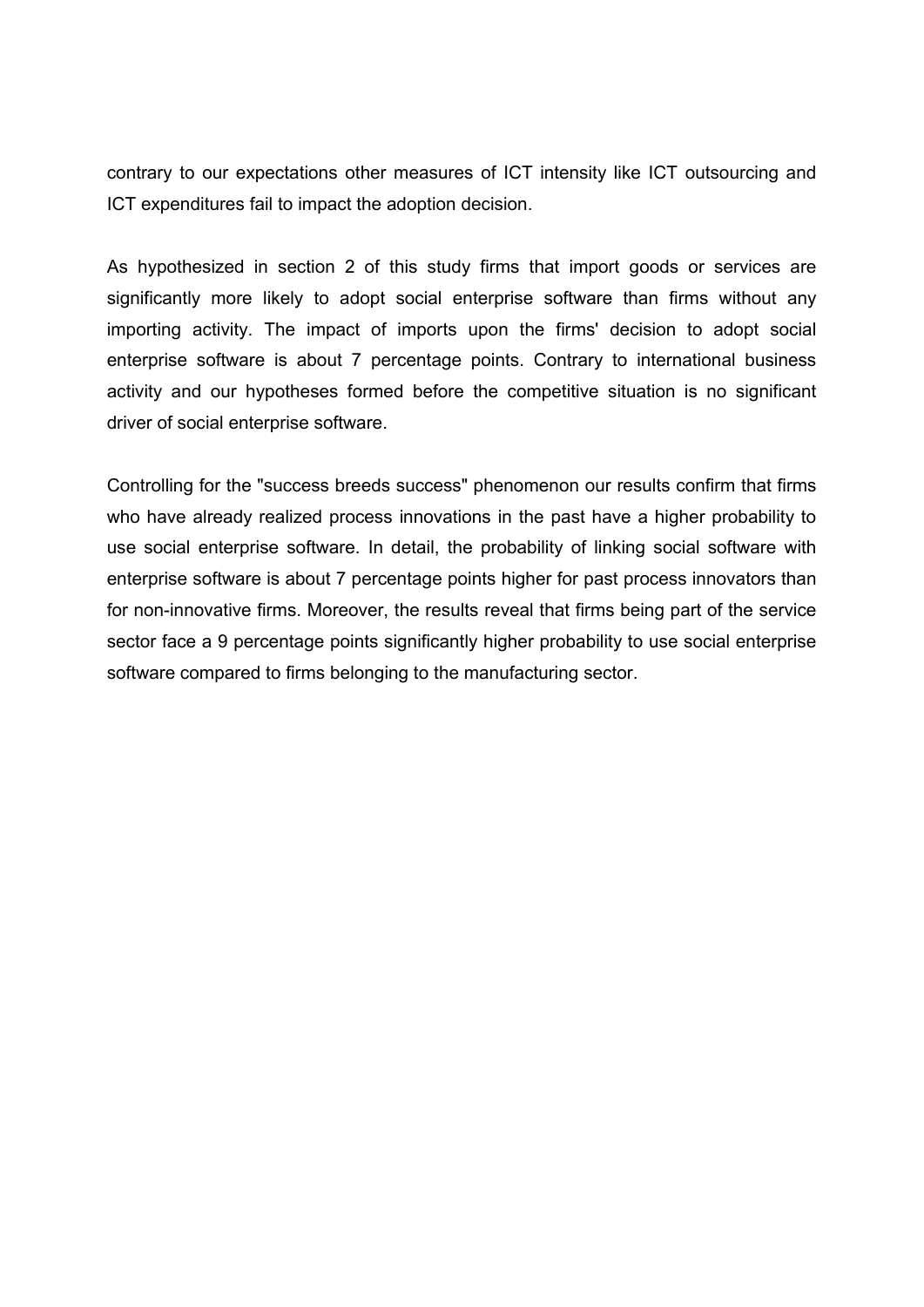| dependent variable: dummy for social enterprise software |            |            |  |  |
|----------------------------------------------------------|------------|------------|--|--|
|                                                          | (1)        | (2)        |  |  |
| log. firm size                                           | 0.020      | 0.021      |  |  |
|                                                          | (0.021)    | (0.020)    |  |  |
| highly qualified employees                               | 0.179      | $0.226**$  |  |  |
|                                                          | (0.125)    | (0.100)    |  |  |
| medium qualified employees                               | $-0.027$   | 0.038      |  |  |
|                                                          | (0.121)    | (0.103)    |  |  |
| employes < 30                                            | $0.260**$  | $0.254*$   |  |  |
|                                                          | (0.122)    | (0.150)    |  |  |
| employes > 50                                            | 0.035      | 0.039      |  |  |
|                                                          | (0.116)    | (0.100)    |  |  |
| e-commerce                                               | $0.188***$ | $0.128***$ |  |  |
|                                                          | (0.039)    | (0.036)    |  |  |
| competitors 0 - 5                                        | 0.025      | 0.021      |  |  |
|                                                          | (0.043)    | (0.046)    |  |  |
| competitors $> 50$                                       | $-0.000$   | $-0.008$   |  |  |
|                                                          | (0.050)    | (0.044)    |  |  |
| works council                                            | 0.087      | 0.063      |  |  |
|                                                          | (0.060)    | (0.071)    |  |  |
| exports                                                  |            | 0.015      |  |  |
|                                                          |            | (0.039)    |  |  |
| imports                                                  |            | $0.070*$   |  |  |
|                                                          |            | (0.038)    |  |  |
| former product innovation                                |            | $-0.003$   |  |  |
|                                                          |            | (0.041)    |  |  |
| former process innovation                                |            | $0.070**$  |  |  |
|                                                          |            | (0.035)    |  |  |
| ICT outsourcing                                          |            | $-0.002$   |  |  |
|                                                          |            | (0.063)    |  |  |
| ICT expenditures per                                     |            | 0.020      |  |  |
| employee                                                 |            | (0.009)    |  |  |
| service sector dummy                                     |            | $0.091*$   |  |  |
|                                                          |            | (0.049)    |  |  |
| region dummy                                             |            | $-0.023$   |  |  |
|                                                          |            | (0.035)    |  |  |
| observations                                             | 1306       | 1047       |  |  |

## **Table 3: Bivariate Probit with Sample Selection: Average Marginal Effects**

Significance levels: \*:10%, \*\*:5%, \*\*\*:1%. Reference categories: competitors 6-50,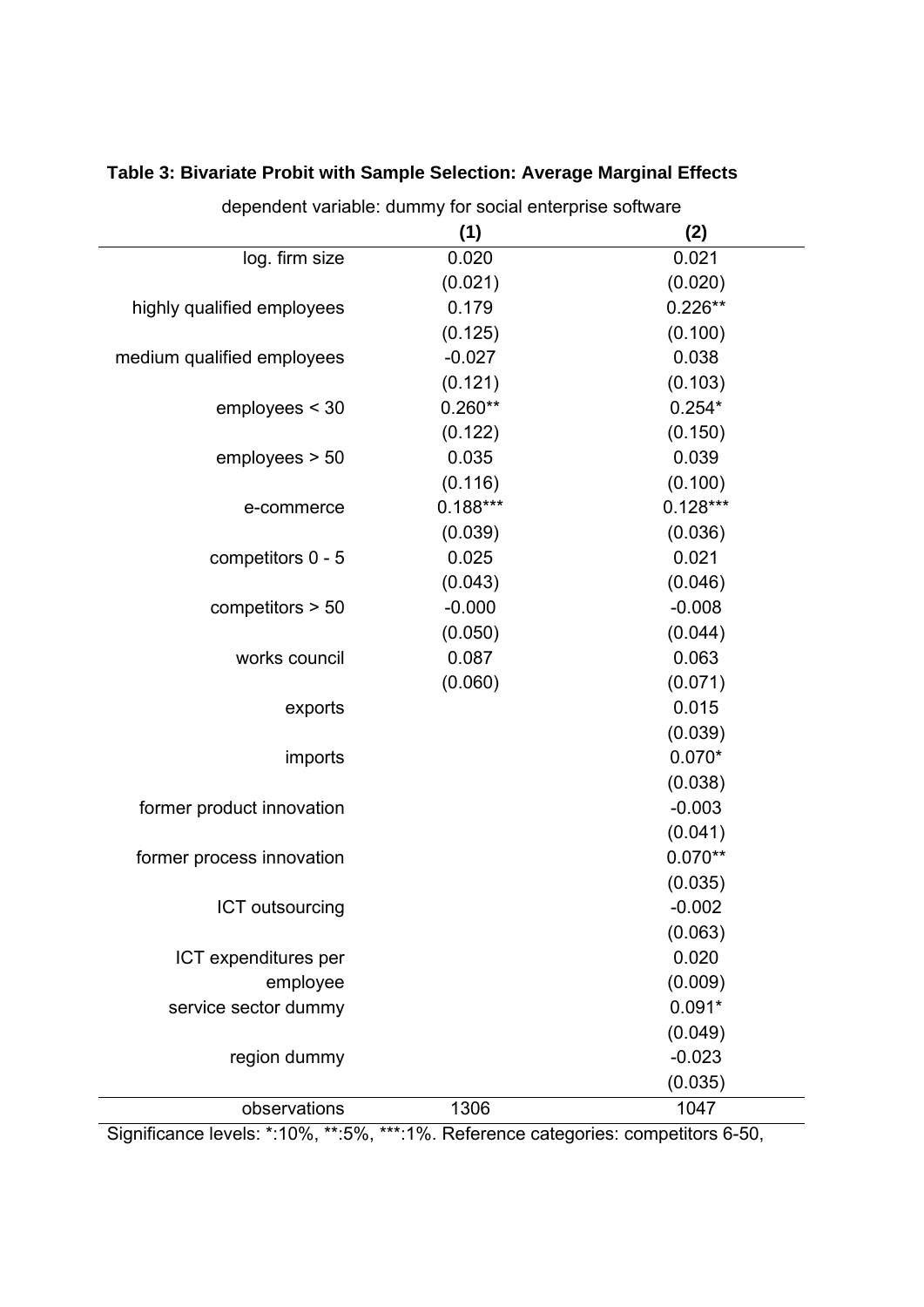unqualified employees, employees 30-50 years. Source: ZEW ICT survey 2007, 2010 and own calculations.

### **5.2 Robustness Checks<sup>7</sup>**

To validate the robustness of our result we conduct to different checks. For the first robustness check we address the industry fixed effects. As in our main specification (2) we simply control for manufacturing and services we also run the regressions introducing all seventeen industry classifications listed in Table separately in the estimation. Overall, all industry coefficients turned out to be insignificant with the overall model being less precisely estimated. Additionally, we could not deny the hypothesis that all industry dummies have the same coefficient. Accordingly, as the additional information gained from adding the detailed industry controls seems small as we cannot identify industry specific influences on the decision to adopt social enterprise software we decided to refrain from including all industry classifications in our regression and aggregated them to a business sector dummy.

-

 $<sup>7</sup>$  The results of the robustness checks are available from the authors upon request.</sup>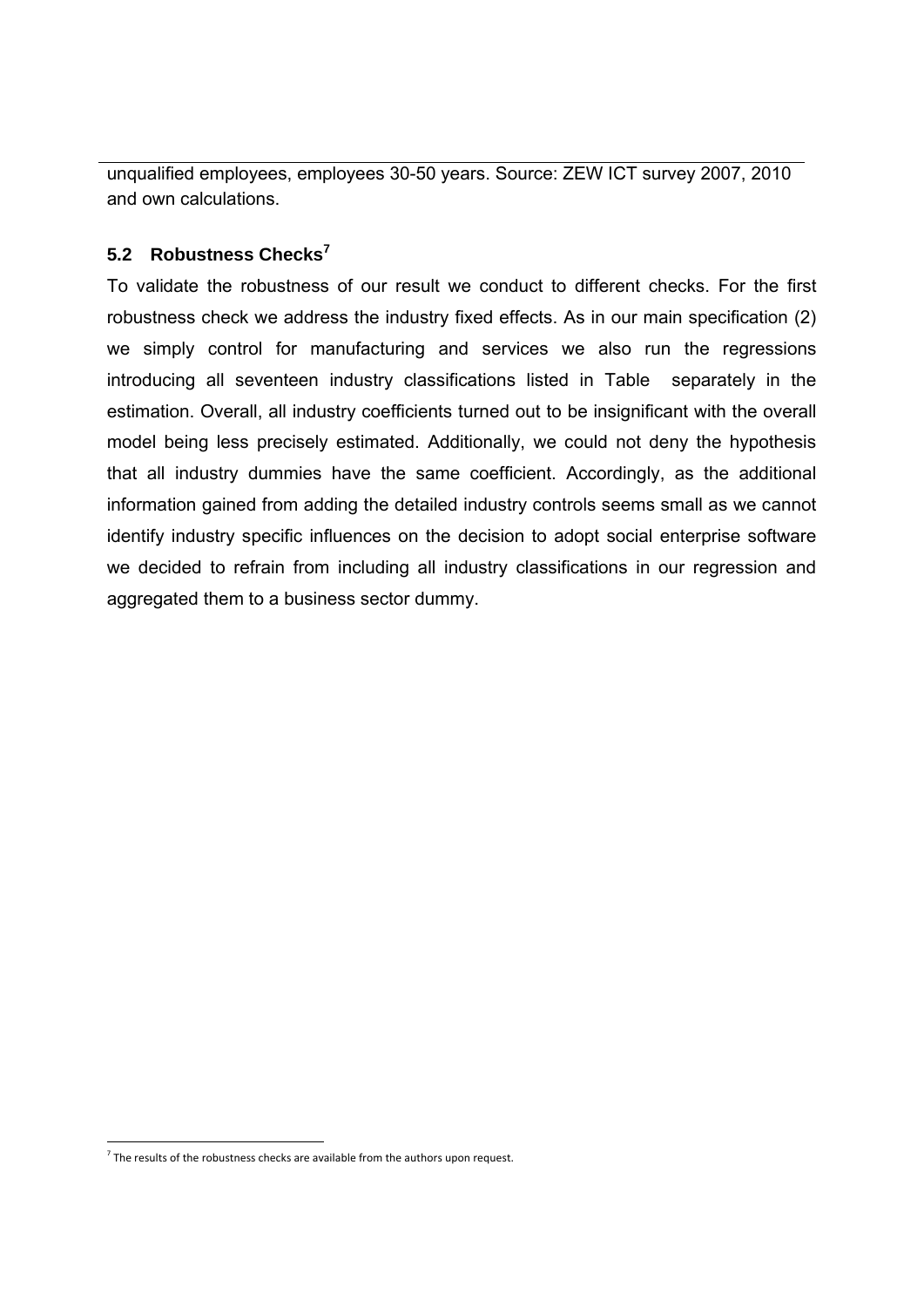| Table 4: Distribution of Industries in the Sample |  |  |
|---------------------------------------------------|--|--|
|---------------------------------------------------|--|--|

| <b>Industry</b>                  | <b>Observations</b> | Percentage |
|----------------------------------|---------------------|------------|
| Consumer goods                   | 129                 | 8.47       |
| <b>Chemical industry</b>         | 73                  | 4.79       |
| Other raw materials              | 89                  | 5.84       |
| Metal and machine construction   | 103                 | 6.76       |
| <b>Electrical engineering</b>    | 172                 | 11.29      |
| <b>Precision instruments</b>     | 93                  | 6.11       |
| Automobile                       | 68                  | 4.46       |
| Wholesale trade                  | 93                  | 6.11       |
| Retail trade                     | 79                  | 5.19       |
| Transportation and postal serv.  | 117                 | 7.68       |
| <b>Banks and insurances</b>      | 39                  | 2.56       |
| Computer and telecommunication   | 140                 | 9.19       |
| services                         |                     |            |
| <b>Technical services</b>        | 95                  | 6.24       |
| Real estate and leasing services | 37                  | 2.43       |
| Management consultancy and       | 42                  | 2.76       |
| advertising                      |                     |            |
| Media services                   | 118                 | 7.75       |
| Services for enterprises         | 36                  | 2.36       |
| sum                              | 1523                | 100        |

Source: ZEW ICT-Survey 2007,2010 and own calculations.

To control for unobserved heterogeneity we also add additional explanatory variables which might impact the adoption of social enterprise software to our estimations. In detail, we control for a subsidiary of firms in foreign countries and firms being part of a corporation. In both cases the adoption of social enterprise software could facilitate and enhance the communication and knowledge transfer between subsidiaries. Both variables were collected in the survey wave of 2007. However, both coefficients turn out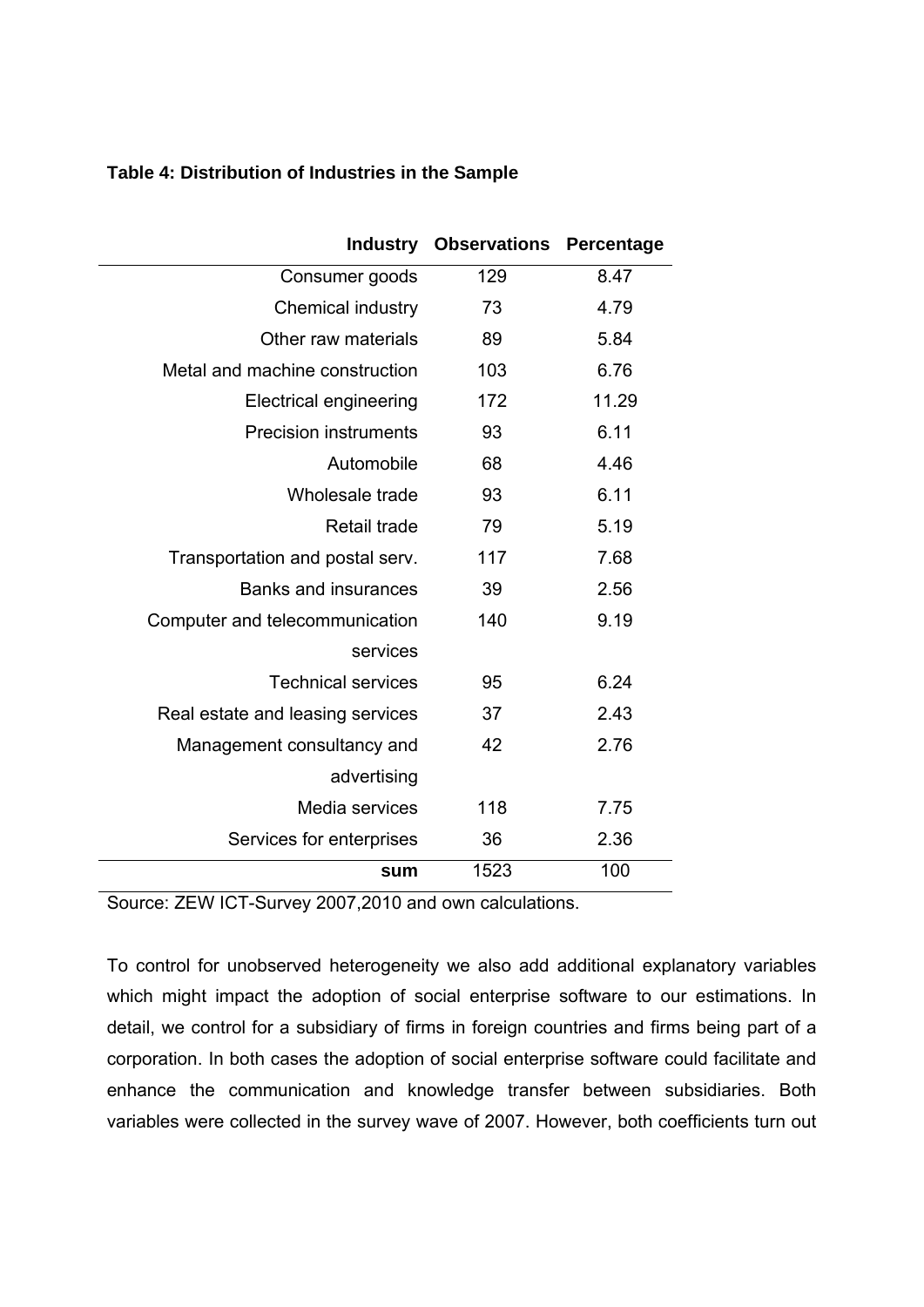be insignificant and including both variables does not change the results obtained in any way.

#### **6 Conclusion**

Besides the widely established enterprise software systems and social software applications a new recent phenomenon starts to catch the attention of firms and institutions alike, namely social enterprise software. This specific software is expected to offer several benefits in information storing and handling, knowledge acquisition, management and customer relations (Chess Media Group 2010). As social enterprise software is a very recent and new technology at the beginning of its diffusion process, potential benefits and problems are not sufficiently analyzed and explored yet in economic literature. Determinants influencing the decision to adopt social enterprise software still remain to be investigated.

In our current study we aim at filling this gap by empirically exploring the impact of several heterogeneous firm characteristics on the firms' decision to adopt social enterprise software. Based on a German ICT firm dataset the results confirm that firms with a highly qualified workforce and a large share of young employees are more likely to adopt social enterprise software. More ICT intensive firms like e-commerce users are also more open towards social enterprise software implementation. Firms active in international business activities, like importing, rely more frequently on linking enterprise and social software than firms not engaged in international business. Having already successfully established process innovations in the past also results in a higher probability to employ social enterprise software. Furthermore, firms in the service sector are more eager to adopt social enterprise software as firms active in the manufacturing sector.

Besides offering insights for potential influences on the firms' decision to implement social enterprise software the results of our study also have several practical implications for customers and vendors of social enterprise software. Starting out with customers who are interested in the requirements of these recent software applications it seems that the usage of social enterprise software is indeed dependent on a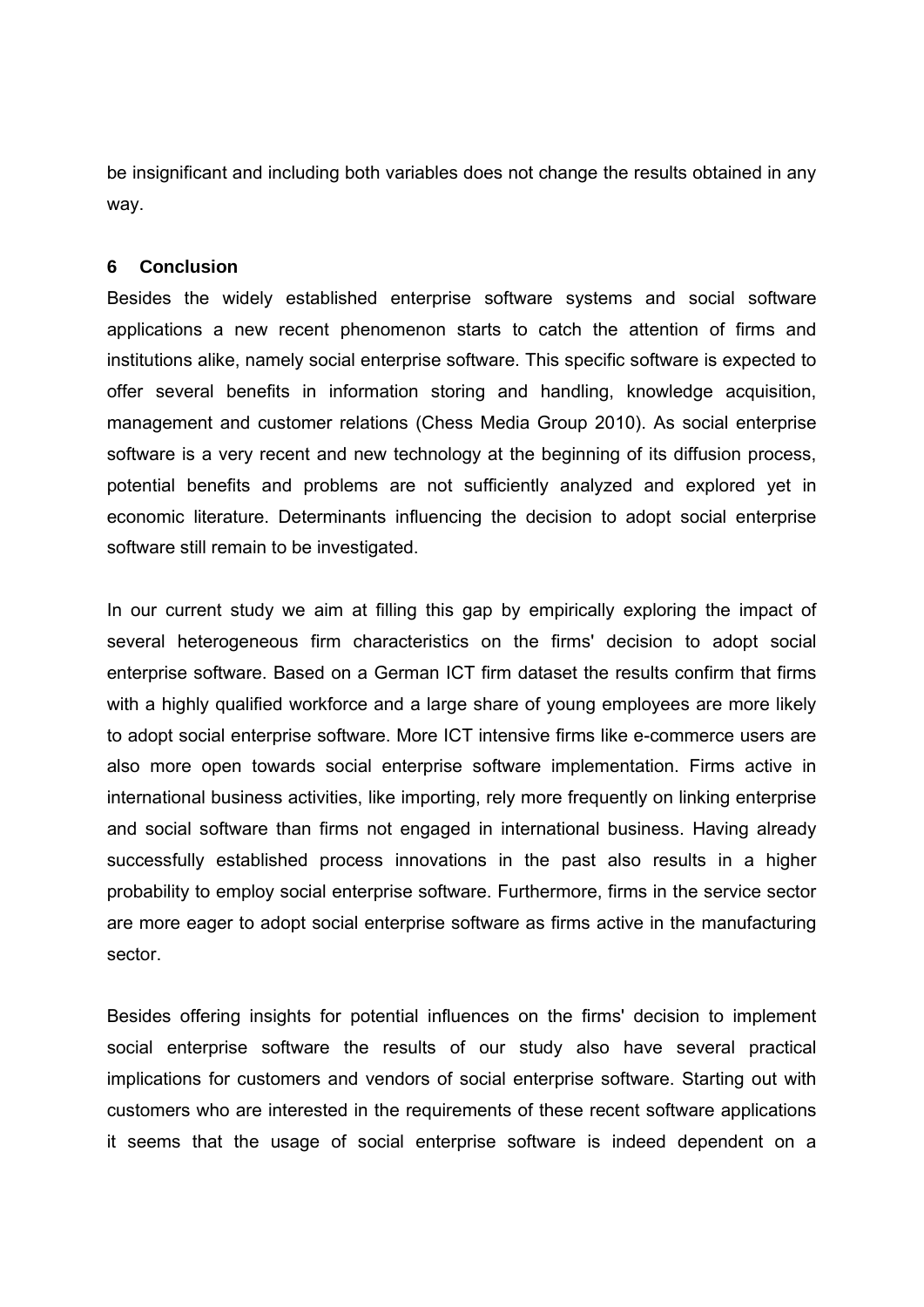sufficiently qualified and young ICT affine workforce. Also experience gained out of establishing process innovations like motivating reluctant employees to adopt the innovation seems to be helpful for firms planning to use social enterprise software applications.

For vendors, it seems obvious to focus on enhancing and improving the key features customers value the most, to boost customer satisfaction and thereby maybe realize rising sales. Based on the results obtained, these key features are the improved usage of e-commerce and international business activities. Vendors might also consider focusing on the manufacturing sector, maybe building up sector specific social software applications. As the manufacturing sector seems still reluctant to adopt social enterprise software such a focus based on sector specific or even customizable software applications might open up new market segments. For the service sector recent applications seem already quite successful. As firms only consider linking enterprise systems and social software if they can rely on sufficient human capital, it may be the case that the skill and knowledge barriers firms have to cross in order to utilize social enterprise software might be too high. Accordingly, vendors should mitigate this burden, maybe with enhanced step-by-step tutorials or very intuitive interfaces.

Our analysis faces a few potential short-comings which are primarily related to data constraints and unobserved heterogeneity in general. Besides the proxy of an established works council we do not observe management decisions of the surveyed firms. It may be the case that some firms simply adopt new technologies because they want to be on the fast lane in terms of technology, sending out a positive signal. However, a part of this phenomenon is captured in the ICT expenditures we control for as those firms can be expected to spend more money on ICT compared to firms which are not as oriented towards the technology frontier. Availability of new data might take care of these potential drawbacks, accordingly we pass this issues on to further research. Overall, our exclusion restriction is not without concern about its exogeneity. It may be the case that ICT intensive firms invest more in ICT training and expect their trained employees to adopt and utilize social enterprise software more eagerly. As social enterprise software solutions are sophisticated software tools, even more eager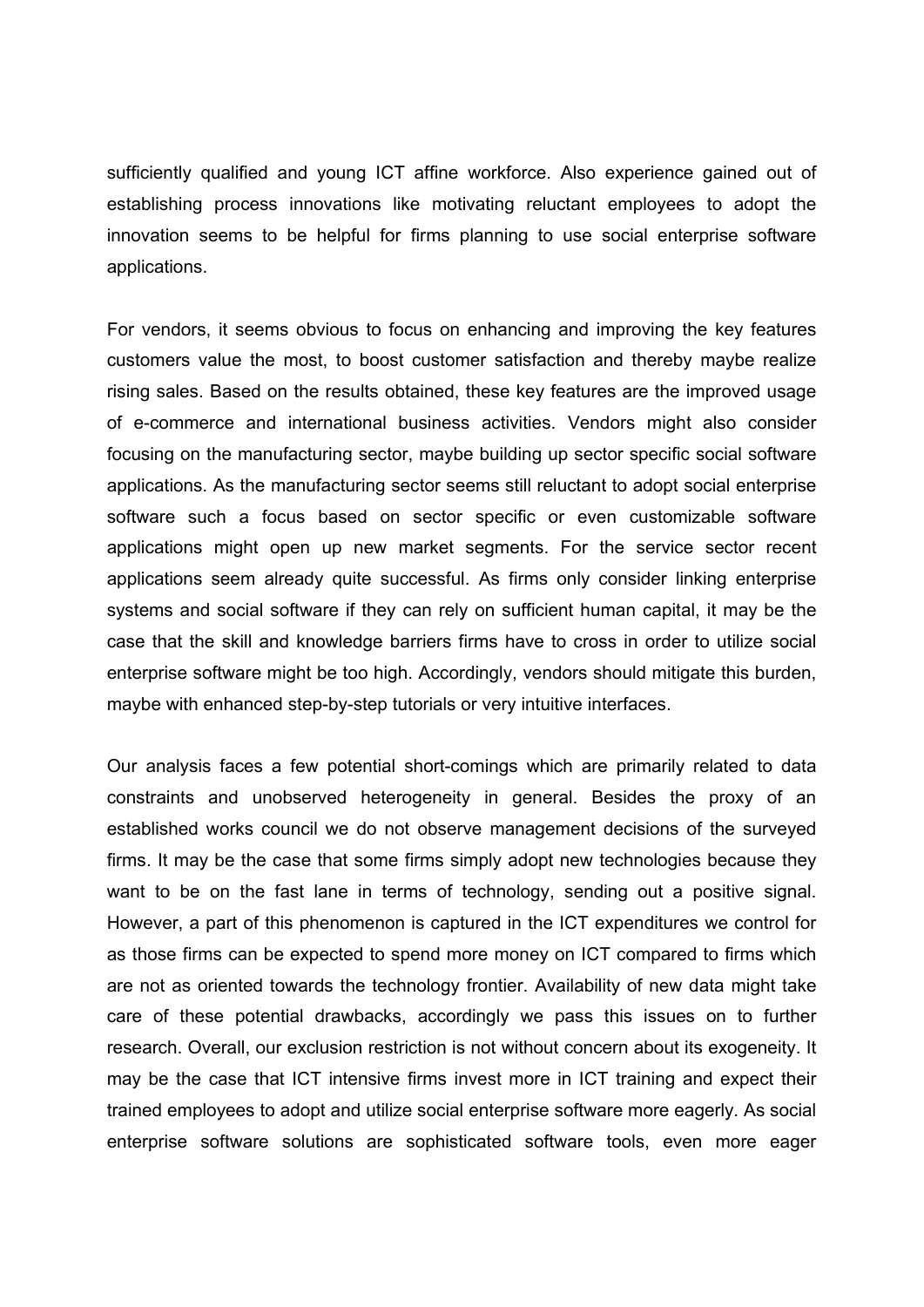employees might not be able to utilize the software to its full potential without specific training. As such training and further education is definitely not captured in our exclusion restriction general ICT training, we expect the mentioned eagerness to produce an endogeneity bias of negligible size.

#### References

ABA Banking Journal (2008). "Oracle CRM Release Supports Mobile, Social Networking", Available at: "http://www.ababj.com/crm/oracle-crm-release-supportsmobile-social-networking.html", last visited July 27th, 2011

Aghion, P., Blundell, R., Griffith, R., Howitt, P. and Prantl, S. (2009). "The Effects of Entry on Incumbent Innovation and Productivity", The Review of Economics and Statistics 91, 20–32.

Aral, S., Brynjolfsson, E., and Wu, D. J. (2006). "Which Came First, ICT or Productivity? The Virtuous Cycle of Investment and Use in Enterprise Systems", In ICIS 2006 Proceedings, Paper 110.

Back, A. and Heidecke, F. (2008). "Einleitung in Web 2.0 in der Unternehmenspraxis - Grundlagen, Fallstudien und Trends zum Einsatz von Social Software", ed. by Back, A., Gronau, N. and Tochtermann, K., 1–8. Oldenbourg Wissenschaftsverlag, München.

Baptista, R. (2000). "Do Innovations Diffuse Faster within Geographical Clusters?", International Journal of Industrial Organization 18, 515–535.

Berinsky, A. (2004). "Silent Voices: Opinion Polls and Political Representation in America", Princeton University Press.

Bertschek, I. (1995). "Product and Process Innovation as a Response to Increasing Imports and Foreign Direct Investment", Journal of Industrial Economics 43(4), 341–357.

Bertschek, I. and Fryges, H. (2002). "The Adoption of Business-to-Business ECommerce: Empirical Evidence for German Companies", ZEW Discussion Paper 02– 05.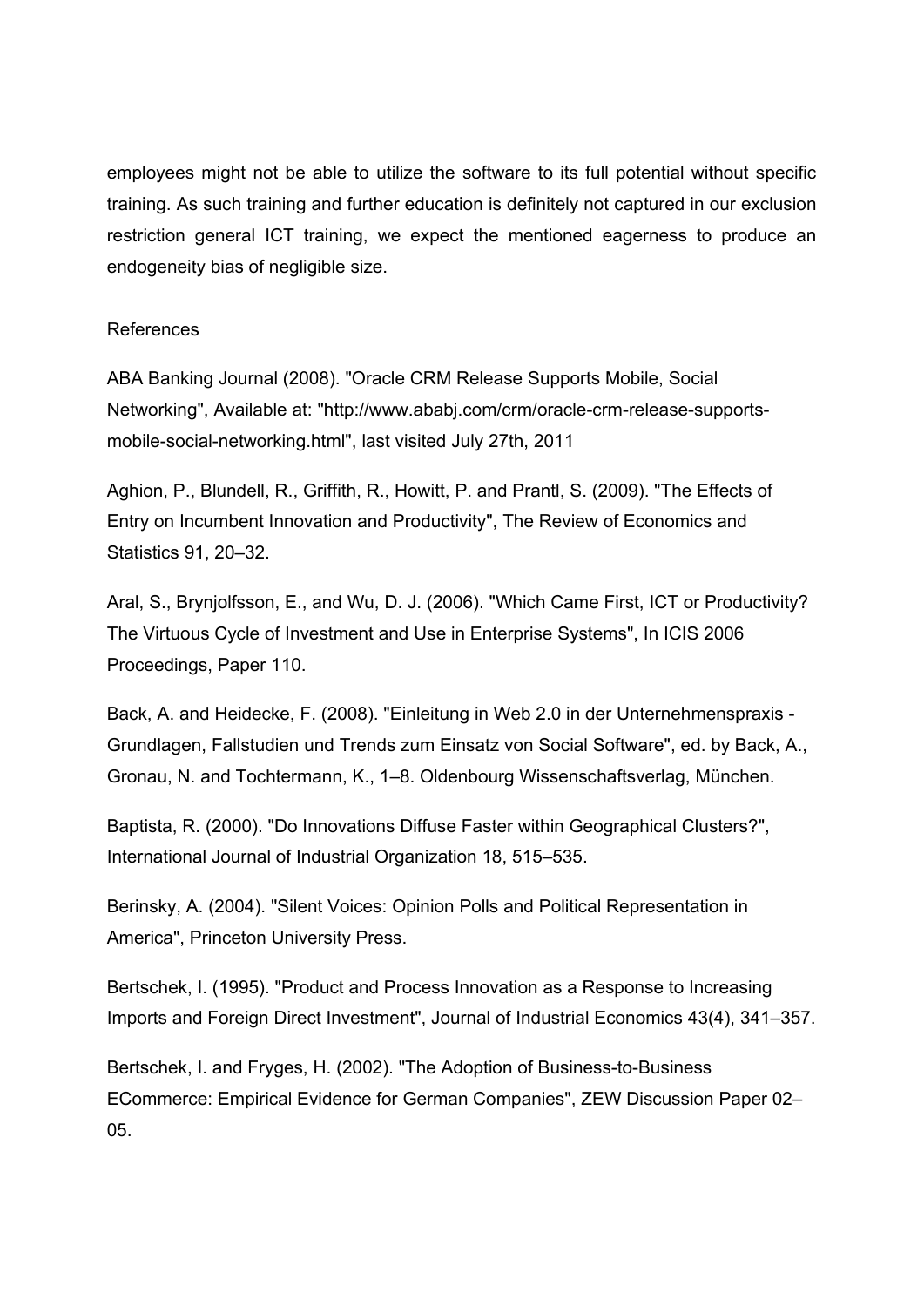Chen, I. J. (2001). "Planning for ERP Systems: Analysis and Future Trends", Business Process Management 7(5), 374–386.

Chess Media Group (2010). "Guide to Understand Social CRM", Available at:"http://www.chessmediagroup.com/wp-

content/uploads/resource/95dd4dd11f5def709a3683f4efd97d26.pdf", last visited March 3rd, 2011.

Cotteleer, M. J. and Bendoly, E. (2006). "Order Lead-Time Improvement Following Enterprise-IT Implementation: An Empirical Study", Management Information Systems Quarterly 30 (3), 643–660.

Davies, S. (1979). "The Diffusion of Process Innovations", Cambridge University Press, Cambridge, MA.

Döbler, T. (2007). "Potenziale von Social Software", FAZIT Schriftenreihe, Band 5

Engelstätter, B. and Sarbu, M. (2010). "Enterprise Software and Service Innovation: Standardization versus Customization", ZEW Discussion Paper 10–100.

Engelstätter, B. (2012). "It's not all about Performance Gains - Enterprise Software and Innovations", Economic of Innovation and New Technology, Vol. 21, Number 3, 223 – 245.

Fabiani, S., Schivardi, F. and Trento, S. (2005). "ICT Adoption in Italian Manufacturing: Firm-level Evidence", Industrial and Corporate Change 14, 225–249.

Flaig, G. and M. Stadler (1994). "Success Breeds Success: The Dynamics of the Innovation Process", Empirical Economics 19, 55–68.

Frambach, R. and Schillewaert, N. (2002). "Organizational Innovation Adoption, a Multilevel Framework of Determinants and Opportunities for Future Research", Journal of Business Research 55, 163–176.

Geroski, P. A. (2000). "Models of Technology Diffusion", Research Policy 29, 603– 625.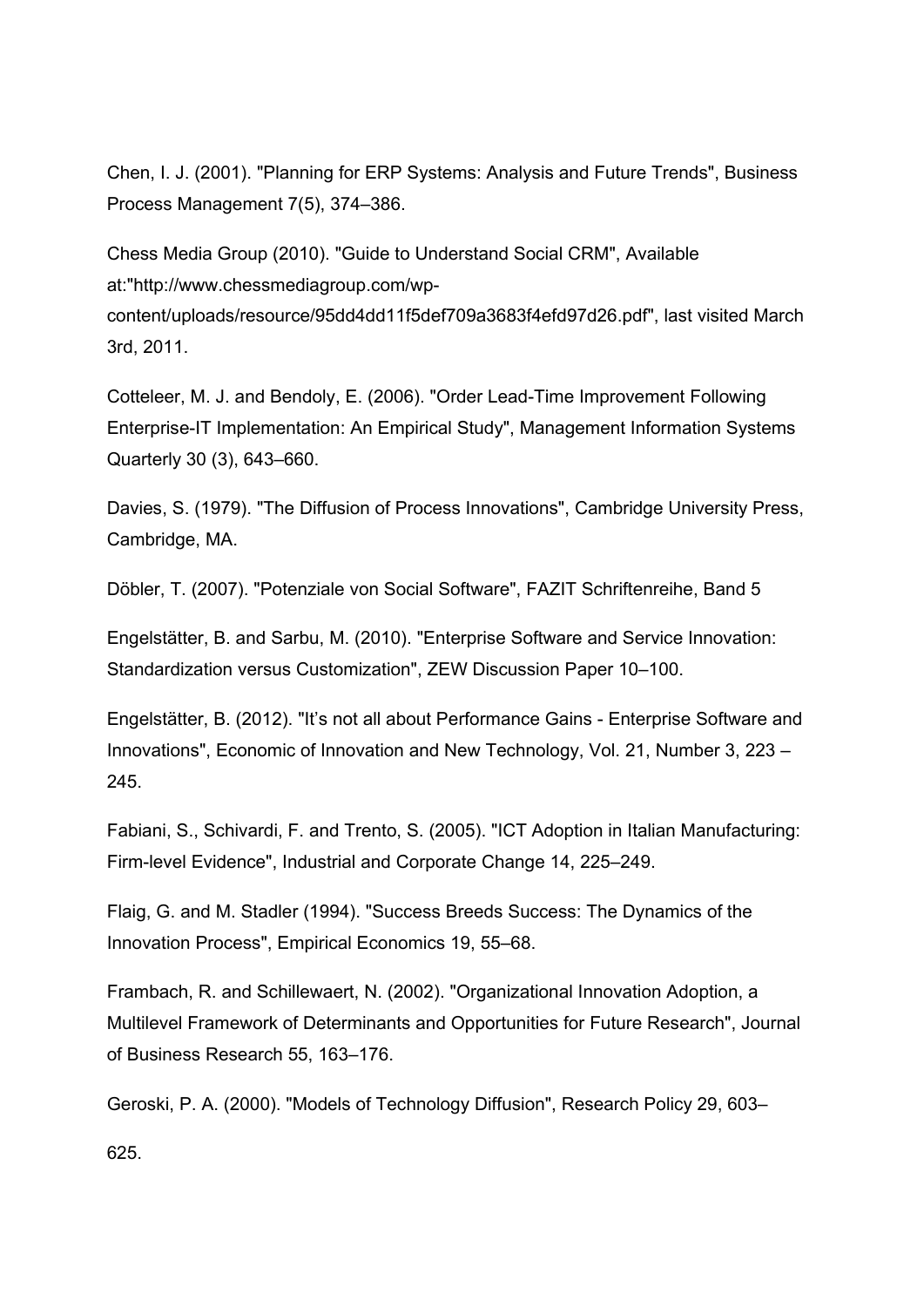Gruber, H. and Verboven, F. (2001). "The Diffusion of Mobile Telecommunications Services in the European Union", European Economic Review 45, 577–588.

Heckman, J. (1979). "Sample Selection Bias as a Specification Error", Econometrica 47, 153–161.

Hall, B. H., F. Lotti, and J. Mairesse (2009), "Innovation and Productivity in SMEs: Empirical Evidence for Italy", Small Business Economics 33, 13–33.

Hitt, L. M., Wou, D. J. and Zhou, X. (2002). "Investment in Enterprise Resource Planning: Business Impact and Productivity Measures", Journal of Management Information Systems 19(1), 71–98.

Karshenas, M. and Stoneman, P. (1995). "Technological Diffusion", A Handbook of the Economics of Innovation and Technological Change, 265–297.

Katz, H. (2002). "How to Embrace CRM and Make it Succeed in an Organization", Costa Mesa: SYSPRO White Paper.

Lo, S. and Sutthiphisal, D. (2010). "Crossover Inventions and Knowledge Diffusion of General Purpose Technologies: Evidence from the Electrical Technology", The Journal of Economic History 70(3), 744–764.

McAfee, A. (2002). "The Impact of Enterprise Information Technology Adoption on Operational Performance: An Empirical Investigation", Productions and Operations Management 11(1), 33–53.

Meyer, J. (2010). "Does Social Software Support Service Innovation?", International Journal of the Economics of Business 17(3), 289–311.

Novell (2011). "Get One Simple Application for Working Together", Available at: "http://www.novell.com/products/vibe-cloud/features/enterprise-social-software.html", last visited July 27th, 2011.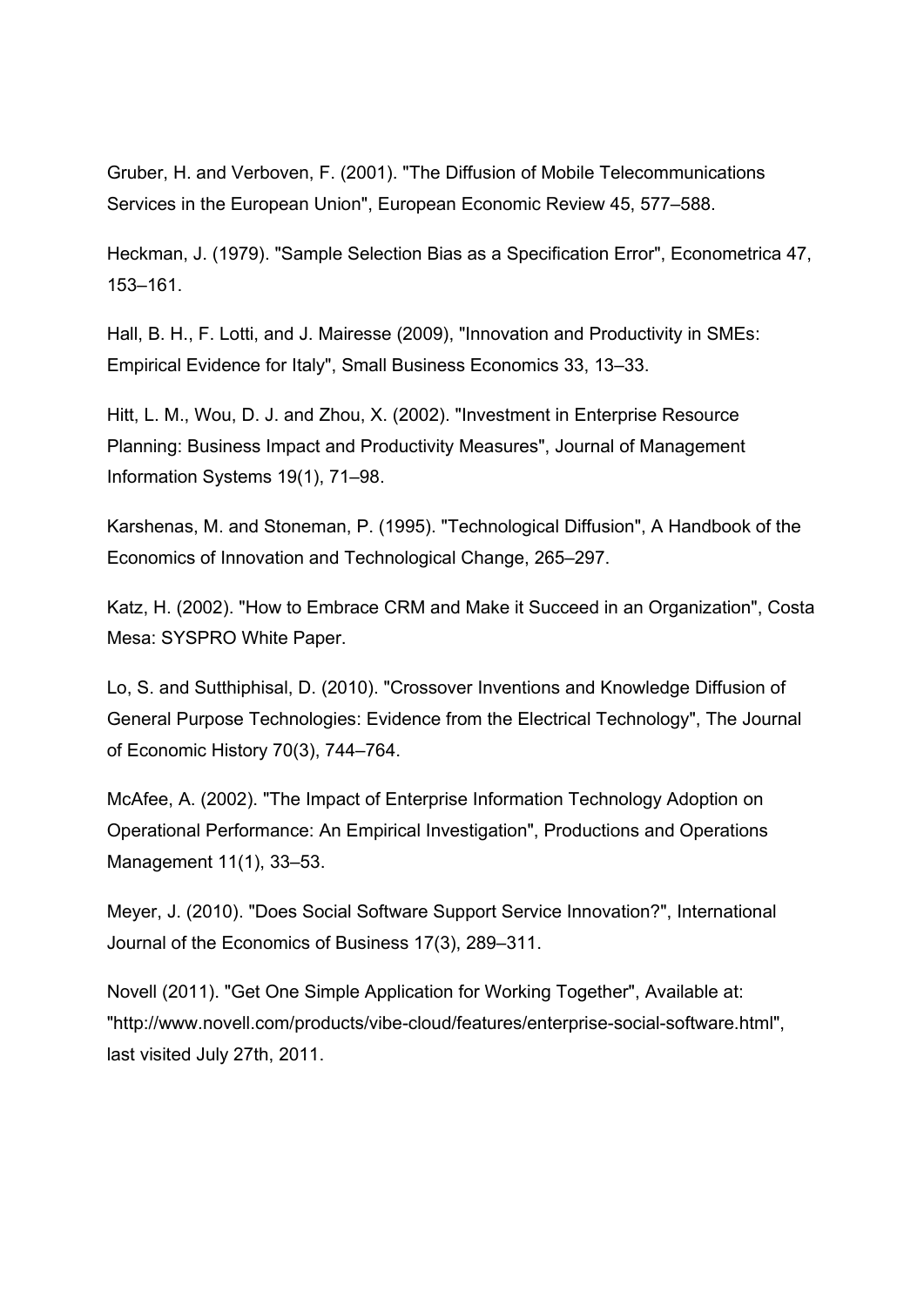Nuttall, C. and Gelles, D. (2010). "Facebook Becomes Bigger Hit than Google", Financial Times, Available at: "http://www.ft.com/cms/s/2/67e89ae8-30f7-11df-b057- 00144feabdc0.html#axzz1FY7rNR7b", last visited March 3rd, 2011.

Raabe, A. (2007). "Social Software im Unternehmen - Wikis und Weblogs für Wissensmanagement und Kommunikation", VDM Verlag Dr. Müller, Saarbrücken.

Peters, B. (2009). "Persistence of Innovation: Stylized Facts and Panel Data Evidence", Journal of Technology Transfer 34(2), 226–243.

Spitz-Oener, A. (2006). "Technical Change, Job Tasks and Rising Educational Demands: Looking Outside the Wage Structure", Journal of Labor Economics 24(2), 235–270.

Suresh, H. (2004). "What is Customer Relationship Management (CRM)?", Supply Chain Planet, April.

Tsai, W. (2001). "Knowledge Transfer in Intraorganizational Networks: Effects of Network Position and Absorptive Capacity on Business Unit Innovation and Performance", Academy of Management Journal 44, 996–1004.

Tirole, J. (1988). "The Theory of Industrial Organization", MIT Press, Cambridge, MA.

[37] Williams, A. (2009). "NetSuite and InsideView Partner to Create 'Social ERP", Available at: "http://www.readwriteweb.com/enterprise/2009/11/netsuite-and-insideviewpartne.php", last visited March 3rd, 2011.

Wooldridge, J. (2002). "Econometric Analysis of Cross Section and Panel Data", Cambridge: MIT Press.

Wozniak, G. D. (1987). "Human Capital, Information, and the Early Adoption of New Technology", The Journal of Human Resources 22(1), 101–112.

Zwick T (2003) Works Councils and the Productivity Impact of Direct Employee Participation. ZEW Discussion Paper 03-47